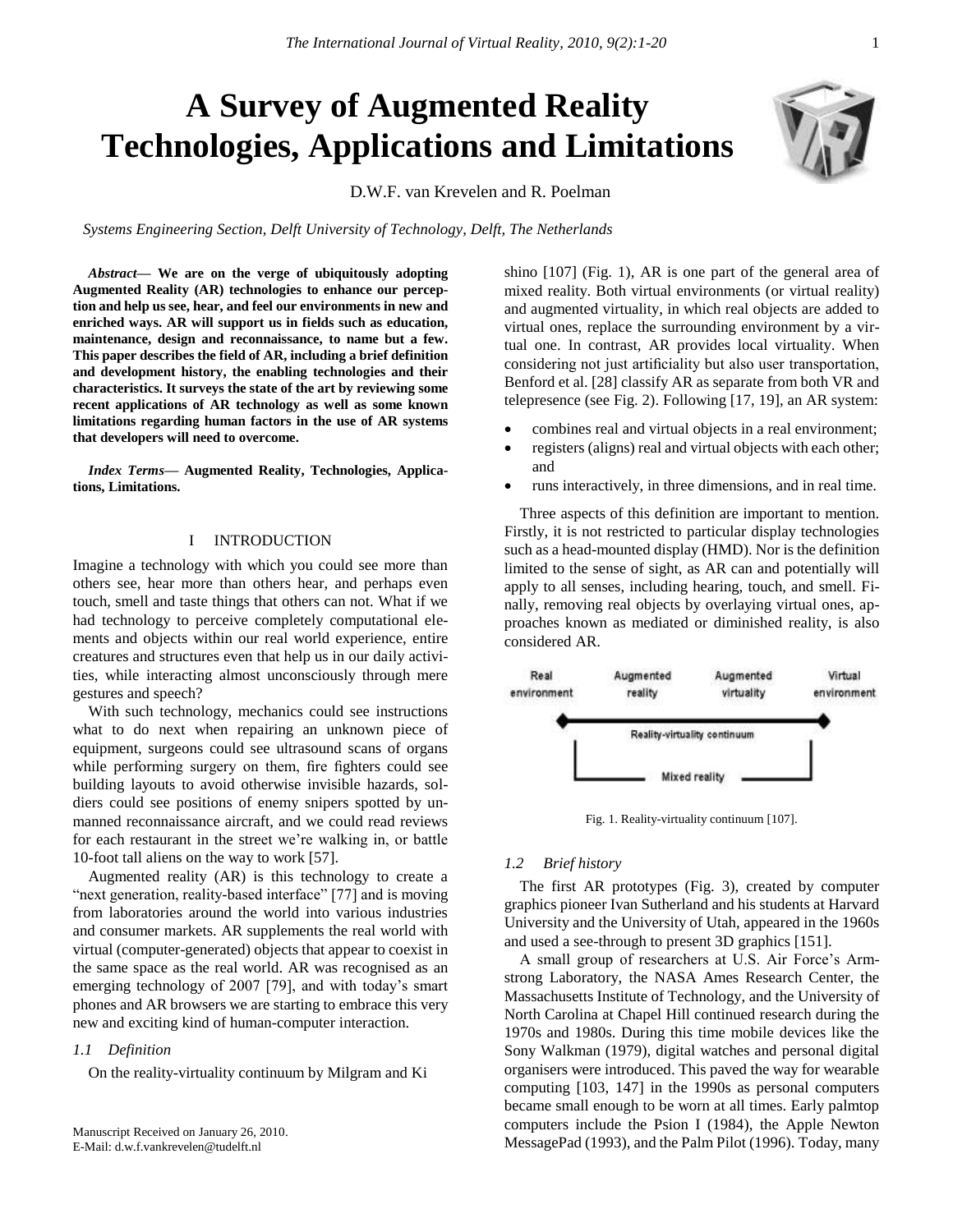mobile platforms exist that may support AR, such as personal digital assistants (PDAs), tablet PCs, and mobile phones.

It took until the early 1990s before the term "augmented reality' was coined by Caudell and Mizell [42], scientists at Boeing Corporation who were developing an experimental AR system to help workers put together wiring harnesses. True mobile AR was still out of reach, but a few years later [102] developed a GPS-based outdoor system that presents navigational assistance to the visually impaired with spatial audio overlays. Soon computing and tracking devices became sufficiently powerful and small enough to support graphical overlay in mobile settings. Feiner et al. [55] created an early prototype of a mobile AR system (MARS) that registers 3D graphical tour guide information with buildings and artefacts the visitor sees.

By the late 1990s, as AR became a distinct field of research, several conferences on AR began, including the International Workshop and Symposium on Augmented Reality, the International Symposium on Mixed Reality, and the Designing Augmented Reality Environments workshop. Organisations were formed such as the Mixed Reality Systems Laboratory<sup>2</sup> (MRLab) in Nottingham and the Arvika consortium<sup>3</sup> in Germany. Also, it became possible to rapidly build AR applications thanks to freely available software toolkits like the ARToolKit. In the meantime, several surveys appeared that give an overview on AR advances, describe its problems, classify and summarise developments [17, 19, 28]. By 2001, MRLab finished their pilot research, and the symposia were united in the International Symposium on Mixed and Augmented Reality<sup>4</sup> (ISMAR), which has become the major symposium for industry and research to exchange problems and solutions.

For anyone who is interested and wants to get acquainted with the field, this survey provides an overview of important technologies, applications and limitations of AR systems. After describing technologies that enable an augmented reality experience in Section 2, we review some of the possibilities of AR systems in Section 3. In Section 4 we discuss a number of common technological challenges and limitations regarding human factors. Finally, we conclude with a number of directions that the authors envision AR research might take.



Fig. 2. Broad classification of shared spaces according to transportation and artificiality, adapted from [28].

<sup>3</sup> <http://www.arvika.de/>

# II ENABLING TECHNOLOGIES

The technological demands for AR are much higher than for virtual environments or VR, which is why the field of AR took longer to mature than that of VR. However, the key components needed to build an AR system have remained the same since Ivan Sutherland's pioneering work of the 1960s. Displays, trackers, and graphics computers and software remain essential in many AR experiences. Following the definition of AR step by step, this section first describes display technologies that combine the real and virtual worlds, followed by sensors and approaches to track user position and orientation for correct registration of the virtual with the real, and user interface technologies that allow real-time, 3D interaction. Finally some remaining AR requirements are discussed.



Fig. 3. The world"s first head-mounted display with the "Sword of Damocles" [151].

# *2.1 Displays*

Of all modalities in human sensory input, sight, sound and/or touch are currently the senses that AR systems commonly apply. This section mainly focuses on visual displays, however aural (sound) displays are mentioned briefly below.

Haptic (touch) displays are discussed with the interfaces in Section 2.3, while olfactory (smell) and gustatory (taste) displays are less developed or practically non-existent AR techniques and will not be discussed in this essay.

#### *2.4 Aural display*

Aural display application in AR is mostly limited to self-explanatory mono (0-dimensional), stereo (1-dimensional) or surround (2-dimensional) headphones and loudspeakers. True 3D aural display is currently found in more immersive simulations of virtual environments and augmented virtuality or still in experimental stages.

Haptic audio refers to sound that is felt rather than heard [75] and is already applied in consumer devices such as Turtle Beach's Ear Force<sup>5</sup> headphones to increase the sense of realism and impact, but also to enhance user interfaces of e.g. mobile phones [44]. Recent developments in this area are presented in workshops such as the international workshop on Haptic Audio Visual Environments<sup>6</sup> and the international workshop on Haptic and Audio Interaction Design [15].

<sup>6</sup> <http://have.ieee-ims.org/>

<sup>&</sup>lt;sup>2</sup> <http://www.mrl.nott.ac.uk/>

<sup>4</sup> <http://www.ismar-society.org/>

<sup>&</sup>lt;sup>5</sup> <http://www.turtlebeach.com/products/gaming-headphones.aspx>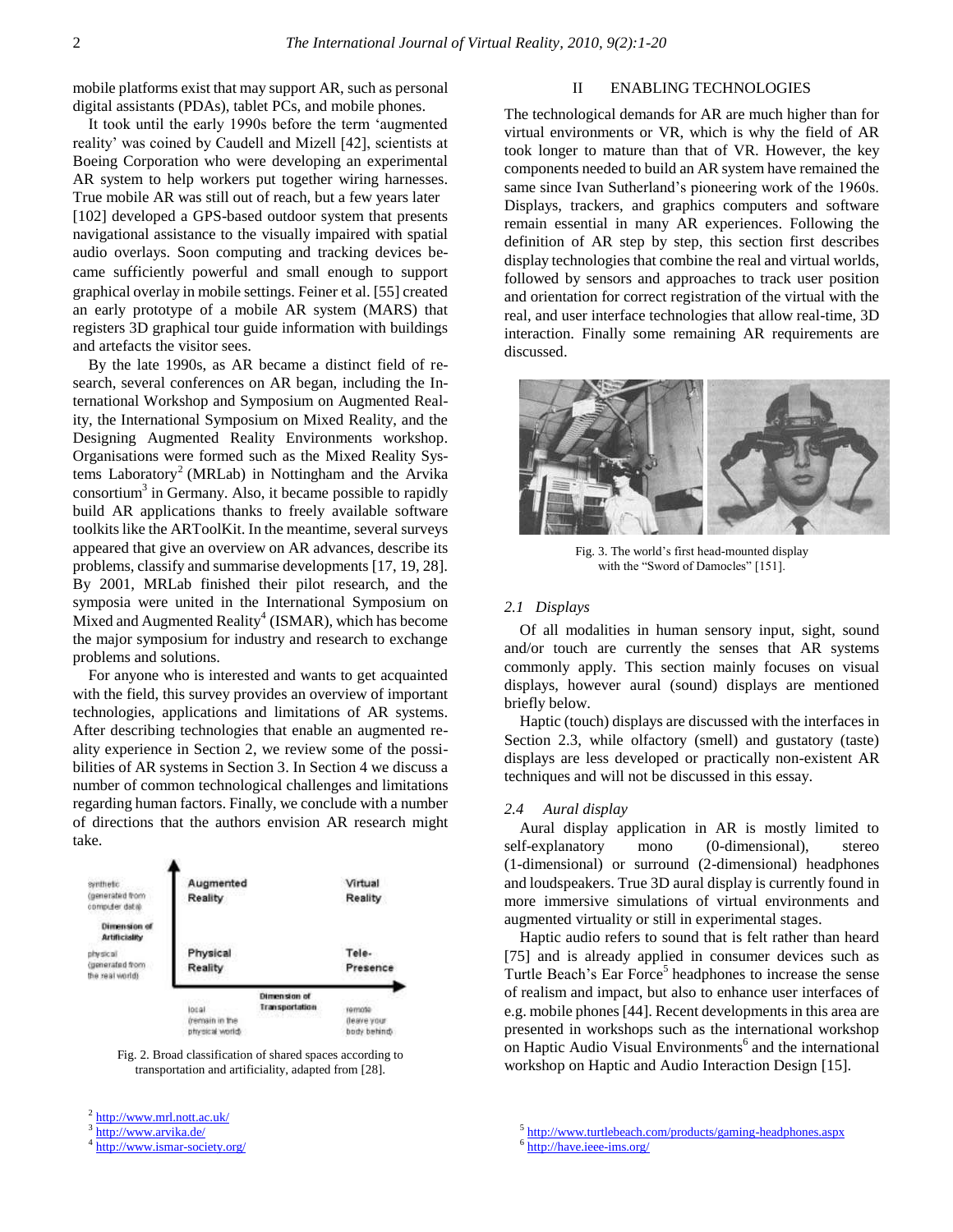| Positioning                     | <b>Head-worn</b>    |                     |                   |                                  | <b>Hand-held</b>            | <b>Spatial</b>                            |                    |                      |
|---------------------------------|---------------------|---------------------|-------------------|----------------------------------|-----------------------------|-------------------------------------------|--------------------|----------------------|
| Technology                      | <b>Retinal</b>      | <b>Optical</b>      | <b>Video</b>      | Projective                       | All                         | <b>Video</b>                              | <b>Optical</b>     | Projective           |
| Mobile                          | $+$                 | $+$                 | $+$               | $+$                              | $+$                         | -                                         | -                  |                      |
| Outdoor use                     | $^{+}$              | 土                   | 土                 | $+$                              | 土                           | -                                         | -                  | -                    |
| <i>Interaction</i>              | $+$                 | $+$                 | $+$               | $+$                              | $+$                         | Remote                                    | -                  |                      |
| Multi-user                      | $^{+}$              | $+$                 | $+$               | $+$                              | $+$                         | $^{+}$                                    | Limited            | Limited              |
| <b>Brightness</b>               | $^{+}$              |                     | $+$               | $+$                              | Limited                     | $^{+}$                                    | Limited            | Limited              |
| Contrast                        | $^{+}$              | -                   | $+$               | $+$                              | Limited                     | $^{+}$                                    | Limited            | Limited              |
| Resolution                      | Growing             | Growing             | Growing           | Growing                          | Limited                     | Limited                                   | $^{+}$             | $+$                  |
| Field-of-view                   | Growing             | Limited             | Limited           | Growing                          | Limited                     | Limited                                   | $+$                | $+$                  |
| Full-colour                     | $+$                 | $+$                 | $+$               | $+$                              | $+$                         | $^{+}$                                    | $^{+}$             | $+$                  |
| <i>Stereoscopic</i>             | $^{+}$              | $+$                 | $+$               | $+$                              | $\overline{\phantom{m}}$    | -                                         | $+$                | $+$                  |
| Dynamic refocus<br>(eye strain) | $+$                 |                     |                   | $+$                              |                             |                                           | $+$                | $+$                  |
| <i>Occlusion</i>                | $\pm$               | 土                   | $+$               | Limited                          | 士                           | $^{+}$                                    | Limited            | Limited              |
| Power economy                   | $^{+}$              |                     | -                 |                                  |                             |                                           | -                  |                      |
| <i><b>Opportunities</b></i>     | Future<br>dominance |                     | Current dominance |                                  | Realistic,<br>mass-market   | Cheap.<br>off-the-shelf                   | Tuning, ergonomics |                      |
| <b>Drawbacks</b>                |                     | Tuning,<br>tracking | Delays            | Retro-<br>reflective<br>material | Processor,<br>Memory limits | N <sub>0</sub><br>see-through<br>metaphor | Clipping           | Clipping,<br>shadows |

TABLE 1: CHARACTERISTICS OF SURVEYED VISUAL AR DISPLAYS.

techniques may be applied at varying distance from the



Fig. 4. Visual display techniques and positioning [34].

# *2.1.2 Visual display*

There are basically three ways to visually present an augmented reality. Closest to virtual reality is video see-through, where the virtual environment is replaced by a video feed of reality and the AR is overlaid upon the digitised images. Another way that includes Sutherland"s approach is optical see-through and leaves the real-world perception alone but displays only the AR overlay by means of transparent mirrors and lenses. The third approach is to project the AR overlay onto real objects themselves resulting in projective displays. True 3-dimensional displays for the masses are still far off, although [140] already achieve 1000 dots per second in true 3d free space using plasma in the air. The three view presented in Table 1 with a comparison of their individual advantages.

# *2.1.2.1 Video see-through*

Besides being the cheapest and easiest to implement, this display technique offers the following advantages. Since reality is digitised, it is easier to mediate or remove objects from reality. This includes removing or replacing fiducial markers or placeholders with virtual objects (see for instance Fig. 7 and 22). Also, brightness and contrast of virtual objects are matched easily with the real environment. Evaluating the light conditions of a static outdoor scene is of importance when the computer generated content has to blend in smoothly and a novel approach is developed by Liu et al. [101].

The digitised images allow tracking of head movement for better registration. It also becomes possible to match perception delays of the real and virtual. Disadvantages of video see-through include a low resolution of reality, a limited field-of-view (although this can easily be increased), and user disorientation due to a parallax (eye-offset) due to the camera"s positioning at a distance from the viewer"s true eye location, causing significant adjustment effort for the viewer [35]. This problem was solved at the MR Lab by aligning the video capture [153]. A final drawback is the focus distance of this technique which is fixed in most display types, providing poor eye accommodation. Some head-mounted setups can however move the display (or a lens in front of it) to cover a range of .25 meters to infinity within .3 seconds [150]. Like the parallax problem, biocular displays (where both eyes see the same image) cause significantly more discomfort than monocular or binocular displays, both in eye strain and fatigue [53].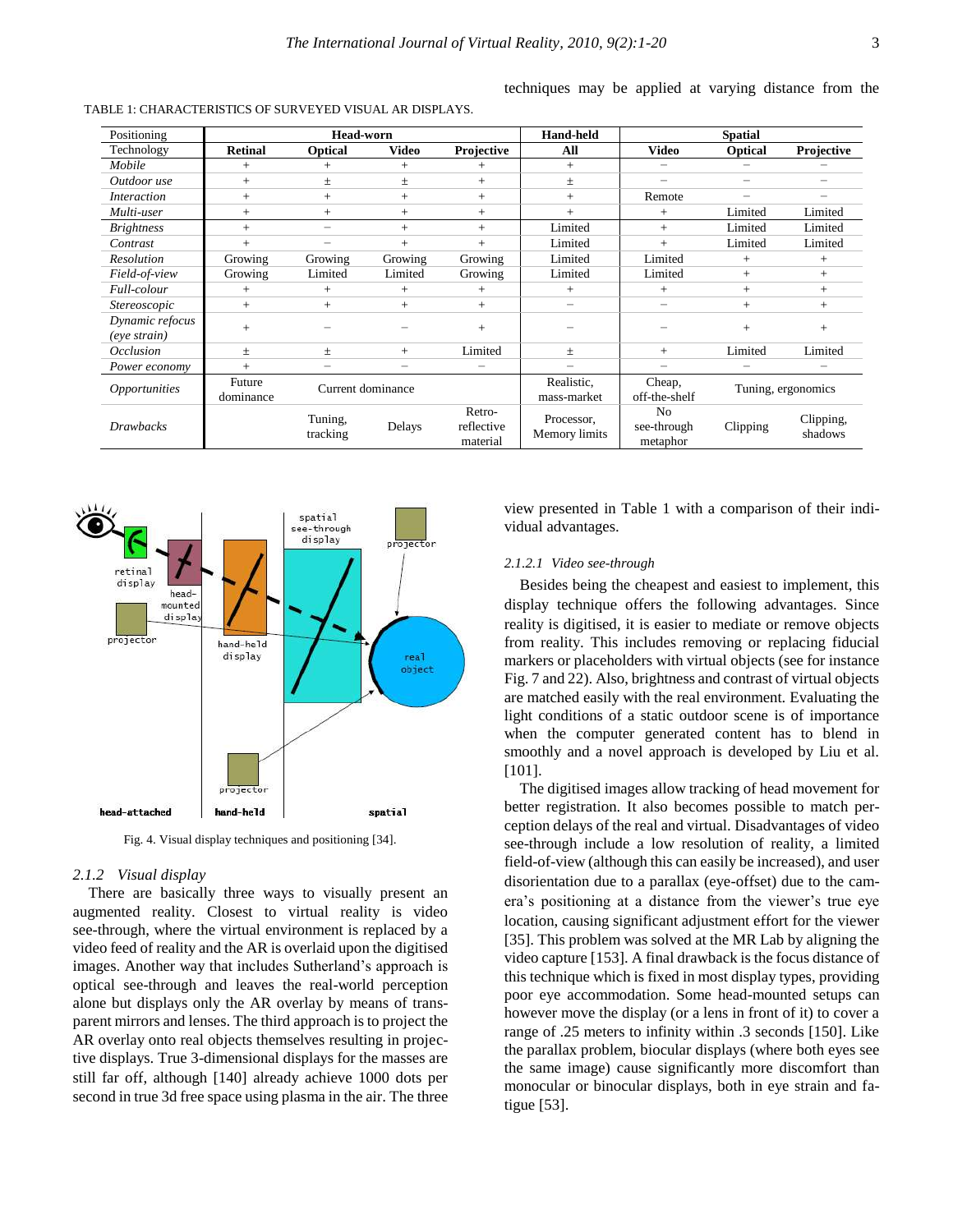# *2.1.2.2 Optical see-through*

Optical see-through techniques with beam-splitting holographic optical elements (HOEs) may be applied in head-worn displays, hand-held displays, and spatial setups where the AR overlay is mirrored either from a planar screen or through a curved screen.

These displays not only leave the real-world resolution in tact, they also have the advantage of being cheaper, safer, and parallax-free (no eye-offset due to camera positioning). Optical techniques are safer because users can still see when power fails, making this an ideal technique for military and medical purposes. However, other input devices such as cameras are required for interaction and registration. Also, combining the virtual objects holographically through transparent mirrors and lenses creates disadvantages as it reduces brightness and contrast of both the images and the real-world perception, making this technique less suited for outdoor use. The all-important field-of-view is limited for this technique and may cause clipping of virtual images at the edges of the mirrors or lenses. Finally, occlusion (or mediation) of real objects is difficult because their light is always combined with the virtual image. Kiyokawa et al. [90] solved this problem for head-worn displays by adding an opaque overlay using an LCD panel with pixels that opacify areas to be occluded.

Virtual retinal displays or retinal scanning displays (RSDs) solve the problems of low brightness and low field-of-view in (head-worn) optical see-through displays. A low-power laser draws a virtual image directly onto the retina which yields high brightness and a wide field-of-view. RSD quality is not limited by the size of pixels but only by diffraction and aberrations in the light source, making (very) high resolutions possible as well. Together with their low power consumption these displays are well-suited for extended outdoor use. Still under development at Washington University and funded by MicroVision<sup>7</sup> and the U.S. military, current RSDs are mostly monochrome (red only) and monocular (single-eye) displays. Schowengerdt et al. [143] already developed a full-colour, binocular version with dynamic refocus to accommodate the eyes (Fig. 5) that is promised to be low-cost and light-weight.

#### *2.1.2.3 Projective*

These displays have the advantage that they do not require special eye-wear thus accommodating user's eyes during focusing, and they can cover large surfaces for a wide field-of-view. Projection surfaces may range from flat, plain coloured walls to complex scale models [33].

Zhou et al. [164] list multiple picoprojectors that are lightweight and low on power consumption for better integration. However, as with optical see-through displays, other input devices are required for (indirect) interaction. Also,projectors need to be calibrated each time the envronment or the distance to the projection surface changes (crucial in mobile setups). Fortunately, calibration may be automated



Fig. 5. Binocular (stereoscopic) vision [143].

using cameras in e.g. a multi-walled Cave automatic virtual environment (CAVE) with irregular surfaces [133]. Furthermore, this type of display is limited to indoor use only due to low brightness and contrast of the projected images. Occlusion or mediation of objects is also quite poor, but for head-worn projectors this may be improved by covering surfaces with retro-reflective material. Objects and instruments covered in this material will reflect the projection directly towards the light source which is close to the viewer"s eyes, thus not interfering with the projection.

#### *2.1.3 Display positioning*

AR displays may be classified into three categories based on their position between the viewer and the real environment: head-worn, hand-held, and spatial (see Fig. 4).

#### *2.1.3.1 Head-worn*

Visual displays attached to the head include the video/optical see-through head-mounted display (HMD), virtual retinal display (VRD), and head-mounted projective display (HMPD). Cakmakci and Rolland [40] give a recent detailed review of head-worn display technology. A current drawback of head-worn displays is the fact that they have to connect to graphics computers like laptops that restrict mobility due to limited battery life. Battery life may be extended by moving computation to distant locations (clouds) and provide (wireless) connections using standards such as IEEE 802.11 or BlueTooth.

Fig. 6 shows examples of four (parallax-free) head-worn display types: Canon"s Co-Optical Axis See-through Augmented Reality (COASTAR) video see-through display [155] (Fig. 6a), Konica Minolta"s holographic optical see-through "Forgettable Display" prototype [84] (Fig. 6b), MicroVision"s monochromatic and monocular Nomad retinal scanning display [73] (Fig. 6c), and an organic light-emitting diode (OLED) based head-mounted projective display [139] (Fig. 6d).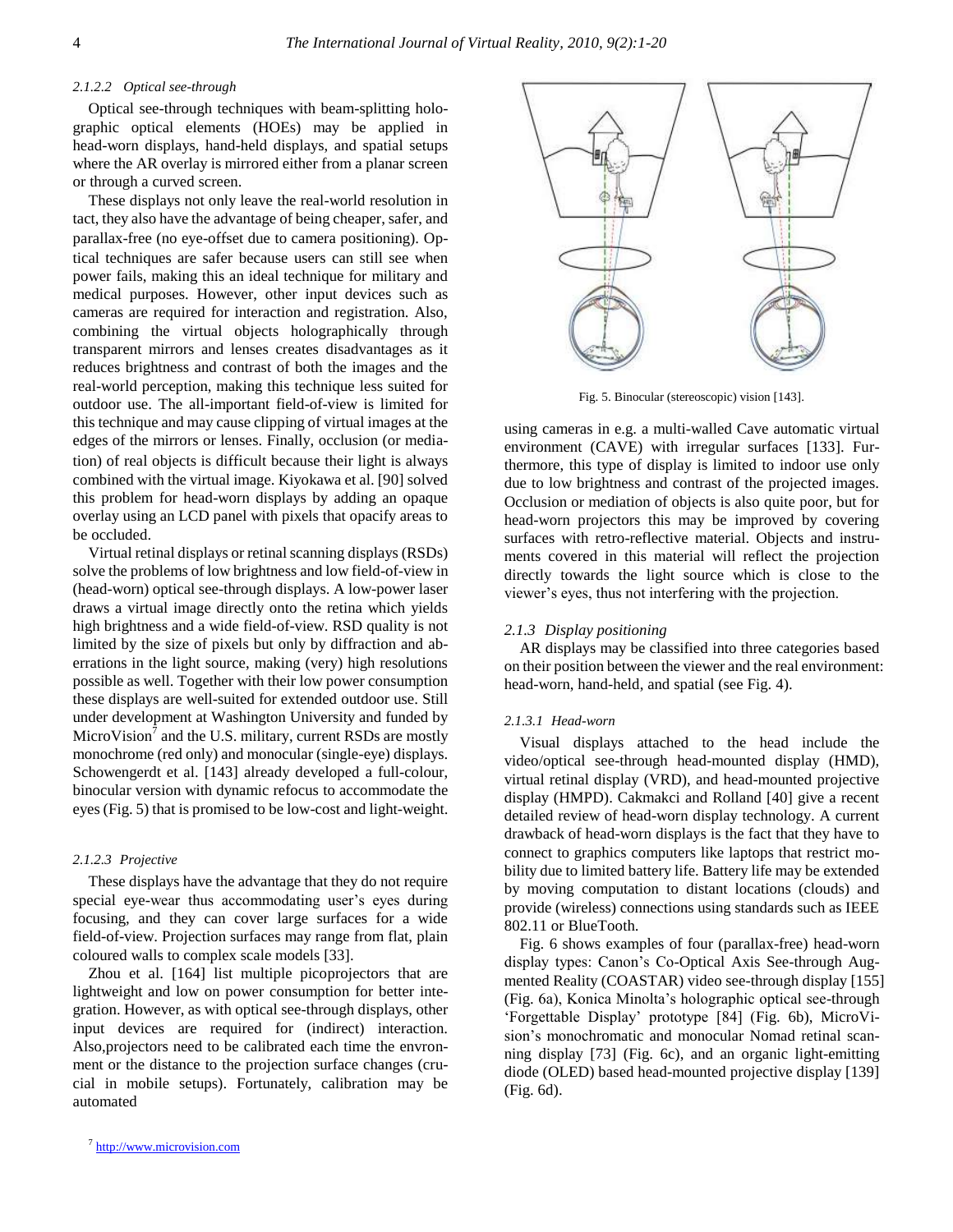





Fig. 6. Head-worn visual displays by [155], [84], [73] and [139].(Color Plate 3)



(a)



Fig. 7. Hand-held video see-through displays by [148] and [134].

## *2.1.3.2 Hand-held*

This category includes hand-held video/optical see-through displays as well as hand-held projectors. Although this category of displays is bulkier than head-worn displays, it is currently the best work-around to introduce AR to a mass market due to low production costs and ease of use. For instance, hand-held video see-through AR acting as magnifying glasses may be based on existing consumer products like mobile phones Möhring et al. [110] (Fig. 7a)

that show 3D objects, or personal digital assistants/PDAs [161] (Fig. 7b) with e.g. navigation information. [148] apply optical see-through in their hand-held "sonic flashlight" to display medical ultrasound imaging directly over the scanned organ (Fig. 8a). One example of a hand-held projective display or 'AR flashlight' is the 'iLamp' by Raskar et al. [134]. This context-aware or tracked projector adjusts the imagery based on the current orientation of the projector relative to the environment (Fig. 8b). Recently, MicroVision (from the retinal displays) introduced the small Pico Projector (PicoP) which is 8mm thick, provides full-colour imagery of 1366  $\times$ 1024 pixels at 60Hz using three lasers, and will probably appear embedded in mobile phones soon.



Fig. 8. Hand-held optical and projective displays

#### *2.1.3.3 Spatial*

The last category of displays are placed statically within the environment and include screen-based video see-through displays, spatial optical see-through displays, and projective displays. These techniques lend themselves well for large presentations and exhibitions with limited interaction. Early ways of creating AR are based on conventional screens (computer or television) that show a camera feed with an AR overlay. This technique is now being applied in the world of sports television where environments such as swimming pools and race tracks are well defined and easy to augment. Head-up displays (HUDs) in military cockpits are a form of spatial optical see-through and are becoming a standard extension for production cars to project navigational directions in the windshield [113]. User viewpoints relative to the R overlay hardly change in these cases due to the confined space. Spatial see-through displays may however appear misaligned when users move around in open spaces, for instance when AR overlay is presented on a transparent screen such as the 'invisible interface' by Ogi et al. [115] (Fig. 9a). 3D holographs solve the alignment problem, as Goeb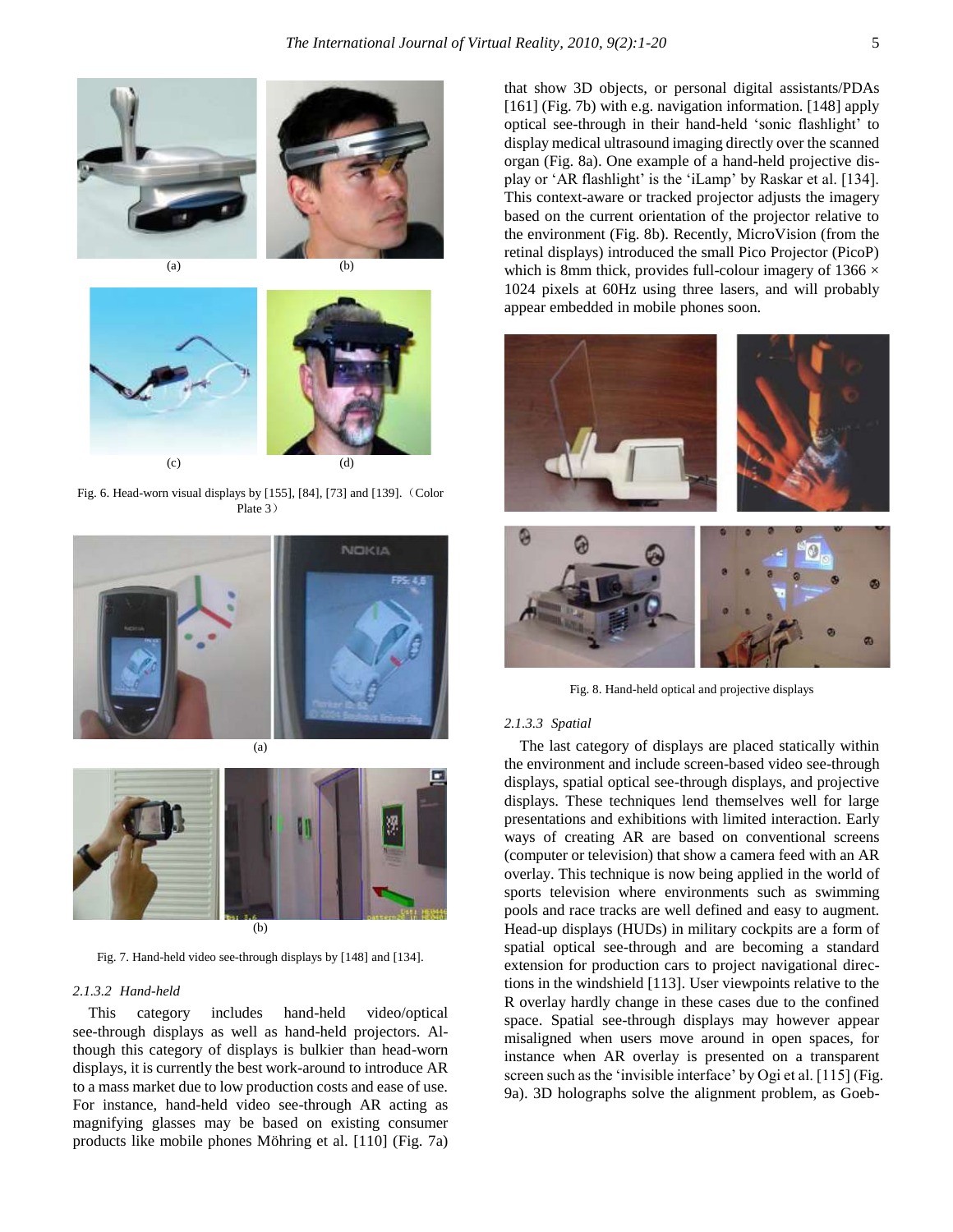bels et al. [64] show with the ARSyS  $TriCorder<sup>8</sup>$  (Fig. 9b) by the German Fraunhofer IMK (now IAIS<sup>9</sup>) research centre.



Fig. 9. Spatial visual displays by [115] and [64].

## *2.2 Tracking sensors and approaches*

Before an AR system can display virtual objects into a real environment, the system must be able to sense the environment and track the viewer's (relative) movement preferably with six degrees of freedom (6DOF): three variables (x, y, and z) for position and three angles (yaw, pitch, and roll) for orientation.

There must be some model of the environment to allow tracking for correct AR registration. Furthermore, most environments have to be prepared before an AR system is able to track 6DOF movement, but not all tracking techniques work in all environments. To this day, determining the orientation of a user is still a complex problem with no single best solution.

#### *2.2.1Modelling environments*

Both tracking and registration techniques rely on environmental models, often 3D geometrical models. To annotate for instance windows, entrances, or rooms, an AR system needs to know where they are located with regard to the user"s current position and field of view.

Sometimes the annotations themselves may be occluded based on environmental model. For instance when an annotated building is occluded by other objects, the annotation should point to the non-occluded parts only [26].

Fortunately, most environmental models do not need to be very detailed about textures or materials. Usually a "cloud" of unconnected 3D sample points suffices for example to present occluded buildings and essentially let users see through walls. To create a traveller guidance service (TGS), Kim et al. [89] used models from a geographical information system (GIS), but for many cases modelling is not necessary at all as Gross et al. [66] and Kurillo et al. [95] proved. Stoakley et al. [149] present users with the spatial model itself, an oriented map of the environment or world in miniature (WIM), to assist in navigation.

#### *2.2.1.1 Modelling techniques*

Creating 3D models of large environments is a research challenge in its own right. Automatic, semiautomatic, and manual techniques can be employed, and Piekarski and Thomas [126] even employed AR itself for modelling purposes. Conversely, a laser range finder used for environmental modelling may also enable users themselves to place notes into the environment [123]. It is still hard to achieve a seamless integration between a real and a added object. Ray-tracing algorithms are better suited to visualize huge data sets than the classic z-buffer algorithm because they create an image in time sub-linear in the number of objects while the z-buffer is linear in the number of objects [145].

There are significant research problems involved in both the modelling of arbitrary complex 3D spatial models as well as the organisation of storage and querying of such data in spatial databases. These databases may also need to change quite rapidly as real environments are often also dynamic.

## *2.2.2User movement tracking*

Compared to virtual environments, AR tracking devices must have higher accuracy, a wider input variety and bandwidth, and longer ranges [17]. Registration accuracy depends not only on the geometrical model but also on the distance of the objects to be annotated. The further away an object (i) the less impact errors in position tracking have and (ii) the more impact errors in orientation tracking have on the overall misregistration [18].

Tracking is usually easier in indoor settings than in outdoor settings as the tracking devices do not have to be completely mobile and wearable or deal with shock, abuse, weather, etc. In stead the indoor environment is easily modelled and prepared, and conditions such as lighting and temperature may be controlled. Currently, unprepared outdoor environments still pose tracking problems with no single best solution.

#### *2.2.2.1 Mechanical, ultrasonic, and magnetic*

Early tracking techniques are restricted to indoor use as they require special equipment to be placed around the user. The first HMD by Sutherland [151] was tracked mechanically (Fig. 3) through ceiling-mounted hardware also nicknamed the "Sword of Damocles." Devices that send and receive ultrasonic chirps and determine the position, i.e. ultrasonic positioning, were already experimented with by Sutherland [151] and are still used today. A decade or so later Polhemus' magnetic trackers that measure distances within electromagnetic fields were introduced by Raab et al. [132]. These are also still in use today and had much more impact on VR and AR research.

<sup>8</sup> [http://www.arsys-tricorder.de](http://www.arsys-tricorder.de/)

<sup>9</sup> <http://www.iais.fraunhofer.de/>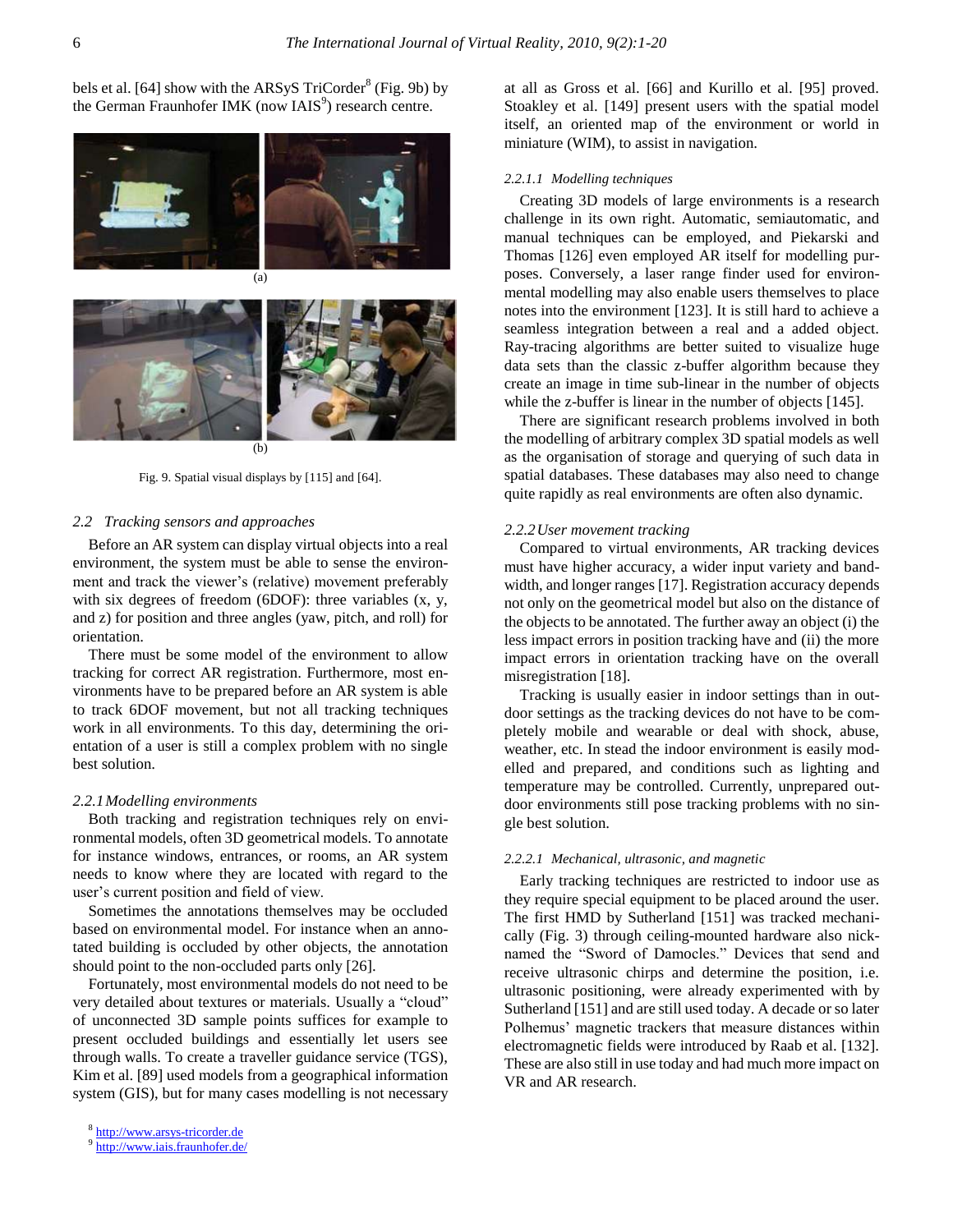## *2.2.2.2 Global positioning systems*

For outdoor tracking by global positioning system (GPS) there exist the American 24-satellite Navstar GPS [63], the Russian counterpart constellation Glonass, and the 30-satellite GPS Galileo, currently being launched by the European Union and operational in 2010.

Direct visibility with at least four satellites is no longer necessary with assisted GPS (A-GPS), a worldwide network of servers and base stations enable signal broadcast in for instance urban canyons and indoor environments. Plain GPS is accurate to about 10-15 meters, but with the wide area augmentation system (WAAS) technology may be increased to 3-4 meters. For more accuracy, the environments have to be prepared with a local base station that sends a differential error-correction signal to the roaming unit: differential GPS yields 1-3 meter accuracy, while the real-time-kinematic or RTK GPS, based on carrier-phase ambiguity resolution, can estimate positions accurately to within centimeters. Update rates of commercial GPS systems such as the MS750 RTK receiver by Trimble<sup>10</sup> have increased from five to twenty times a second and are deemed suitable for tracking fast motion of people and objects [73].

# *2.2.2.3 Radio*

Other tracking methods that require environment preparation by placing devices are based on ultra wide band radio waves. Active radio frequency identification (RFID) chips may be positioned inside structures such as aircraft [163] to allow in situ positioning. Complementary to RFID one can apply the wide-area IEEE 802.11b/g standards for both wireless networking and tracking as well. The achievable resolution depends on the density of deployed access points in the network. Several techniques are researched by Bahl and Padmanabhan [21], Castro et al. [41] and vendors like InnerWireless<sup>11</sup>, AeroScout<sup>12</sup> and Ekahau<sup>13</sup> offer integrated systems for personnel and equipment tracking in for instance hospitals.

## *2.2.2.4 Inertial*

Accelerometers and gyroscopes are sourceless inertial sensors, usually part of hybrid tracking systems, that do not require prepared environments. Timed measurements can provide a practical dead-reckoning method to estimate position when combined with accurate heading information. To minimise errors due to drift, the estimates must periodically be updated with accurate measurements. The act of taking a step can also be measured, i.e. they can function as pedometers. Currently micro-electromechanical (MEM) accelerometers and gyroscopes are already making their way into mobile phones to allow "writing" of phone numbers in the air and other gesture-based interaction [87].

<sup>13</sup> <http://www.ekahau.com/>

# *2.2.2.5 Optical*

Promising approaches for 6DOF pose estimation of users and objects in general settings are vision-based. In closed-loop tracking, the field of view of the camera coincides with that of the user (e.g. in video see-through) allowing for pixel-perfect registration of virtual objects. Conversely in open-loop tracking, the system relies only on the sensed pose of the user and the environmental model.

Using one or two tiny cameras, model-based approaches can recognise landmarks (given an accurate environmental model) or detect relative movement dynamically between frames. There are a number of techniques to detect scene geometry (e.g. landmark or template matching) and camera motion in both 2D (e.g. optical flow) and 3D which require varying amounts of computation.

While early vision-based tracking and interaction applications in prepared environments use fiducial markers [111, 142] or light emitting diodes (LEDs) to see how and where to register virtual objects, today there is a growing body of research on "markerless AR" for tracking physical positions [46, 48, 58, 65]. Some use a homography to estimate translation and rotation from frame to frame, others use a Harris feature detector to identify target points and some employ the random sample consensus (Ransac) algorithm to validate matching [80]. Recently, Pilet [130] showed how deformable surfaces like paper sheets, t-shirts and mugs can also serve as augmentable surfaces. Robustness is still improving and computational costs high, but results of these pure vision-based approaches (hybrid and/or markerless) for general-case, real-time tracking are very promising.

## *2.2.2.6 Hybrid*

Commercial hybrid tracking systems became available during the 1990s and use for instance electromagnetic compasses (magnetometers), gravitational tilt sensors (inclinometers), and gyroscopes (mechanical and optical) for orientation tracking and ultrasonic, magnetic, and optical position tracking. Hybrid tracking approaches are currently the most promising way to deal with the difficulties posed by general indoor and outdoor mobile AR environments [73]. Azuma et al. [20] investigate hybrid methods without vision-based tracking suitable for military use at night in an outdoor environment with less than ten beacons mounted on for instance unmanned air vehicles (UAVs).

## *2.3 User interface and interaction*

Besides registering virtual data with the user"s real world perception, the system needs to provide some kind of interface with both virtual and real objects. Our technological advancing society needs new ways of interfacing with both the physical and digital world to enable people to engage in those environments [67].

## *2.1.2New UI paradigm*

WIMP (windows, icons, menus, and pointing), as the conventional desktop UI metaphor is referred to, does not apply that well to AR systems. Not only is interaction required with six degrees of freedom (6DOF) rather than 2D,

<sup>10</sup> <http://www.trimble.com/>

<sup>11</sup> <http://www.innerwireless.com/>

<sup>12</sup> <http://aeroscout.com/>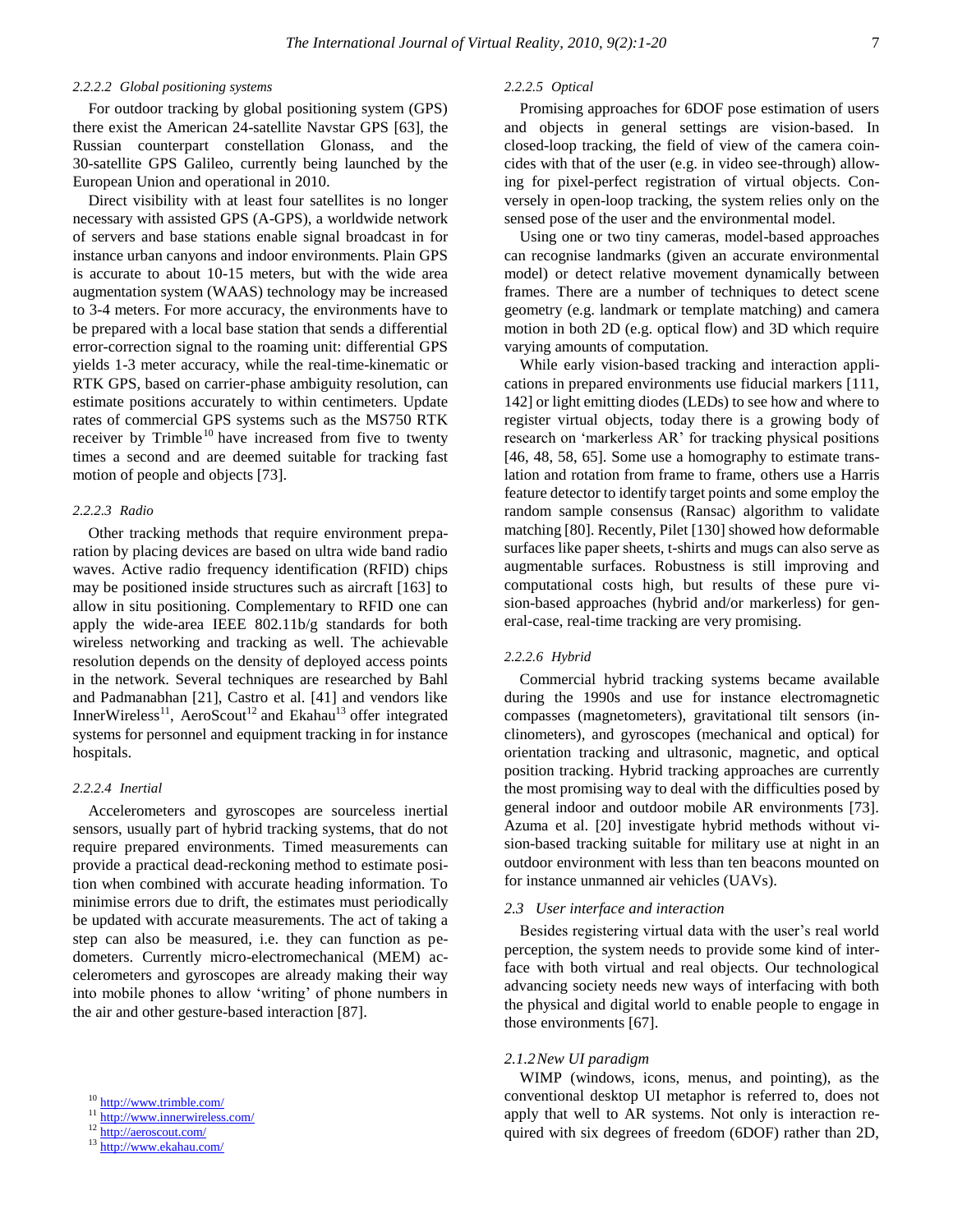the use of conventional devices like a mouse and keyboard are cumbersome to wear and reduce the AR experience.

Like in WIMP UIs, AR interfaces have to support selecting, positioning, and rotating of virtual objects, drawing paths or trajectories, assigning quantitative values (quantification) and text input. However as a general UI principle, AR interaction also includes the selection, annotation, and, possibly, direct manipulation of physical objects. This computing paradigm is still a challenge [20].



Fig. 10. StudierStube"s general-purpose Personal Interaction Panel with 2D and 3D widgets and a 6DOF pen [142]. (Color Plate 1)

#### *2.3.2 Tangible UI and 3D pointing*

Early mobile AR systems simply use mobile trackballs, trackpads and gyroscopic mice to support continuous 2D pointing tasks. This is largely because the systems still use a WIMP interface and accurate gesturing to WIMP menus would otherwise require well-tuned motor skills from the users. Ideally the number of extra devices that have to be carried around in mobile UIs is reduced, but this may be difficult with current mobile computing and UI technologies.

Devices like the mouse are tangible and unidirectional, they communicate from the user to the AR system only. Common 3D equivalents are tangible user interfaces (TUIs) like paddles and wands. Ishii and Ullmer [76] discuss a number of tangible interfaces developed at MIT"s Tangible Media Group<sup>14</sup> including phicons (physical icons) and sliding instruments. Some TUIs have placeholders or markers on them so the AR system can replace them visually with virtual objects. Poupyrev et al. [131] use tiles with fiducial markers, while in StudierStube, Schmalstieg et al. [142] allow users to interact through a Personal Interaction Panel with 2D and 3D widgets that also recognises pen-based gestures in 6DOF (Fig. 10).

## *2.3.3Haptic UI and gesture recognition*

TUIs with bidirectional, programmable communication through touch are called haptic UIs. Haptics is like teleoperation, but the remote slave system is purely computational, i.e. "virtual." Haptic devices are in effect robots with a single task: to interact with humans [69].



Fig. 11. SensAble's PHANTOM Premium 3.0 6DOF hap-tic device.( Color Plate 6)

The haptic sense is divided into the kinaesthetic sense (force, motion) and the tactile sense (tact, touch). Force feedback devices like joysticks and steering wheels can suggest impact or resistance and are well-known among gamers. A popular 6DOF haptic device in teleoperation and other areas is the PHANTOM (Fig. 11). It optionally provides 7DOF interaction through a pinch or scissors extension. Tactile feedback devices convey parameters such as roughness, rigidity, and temperature. Benali-Khoudja et al. [27] survey tactile interfaces used in teleoperation, 3D surface simulation, games, etc.

Data gloves use diverse technologies to sense and actuate and are very reliable, flexible and widely used in VR for gesture recognition. In AR however they are suitable only for brief, casual use, as they impede the use of hands in real world activities and are somewhat awkward looking for general application. Buchmann et al. [37] connected buzzers to the fingertips informing users whether they are "touching" a virtual object correctly for manipulation, much like the CyberGlove with CyberTouch by SensAble<sup>15</sup>.

#### *2.3.4Visual UI and gesture recognition*

In stead of using hand-worn trackers, hand movement may also be tracked visually, leaving the hands unencumbered. A head-worn or collar-mounted camera pointed at the user's hands can be used for gesture recognition. Through gesture recognition, an AR could automatically draw up reports of activities [105]. For 3D interaction, UbiHand uses wrist-mounted cameras enable gesture recognition [14], while the Mobile Augmented Reality Interface Sign Inter-

<sup>14</sup> <http://tangible.media.mit.edu/>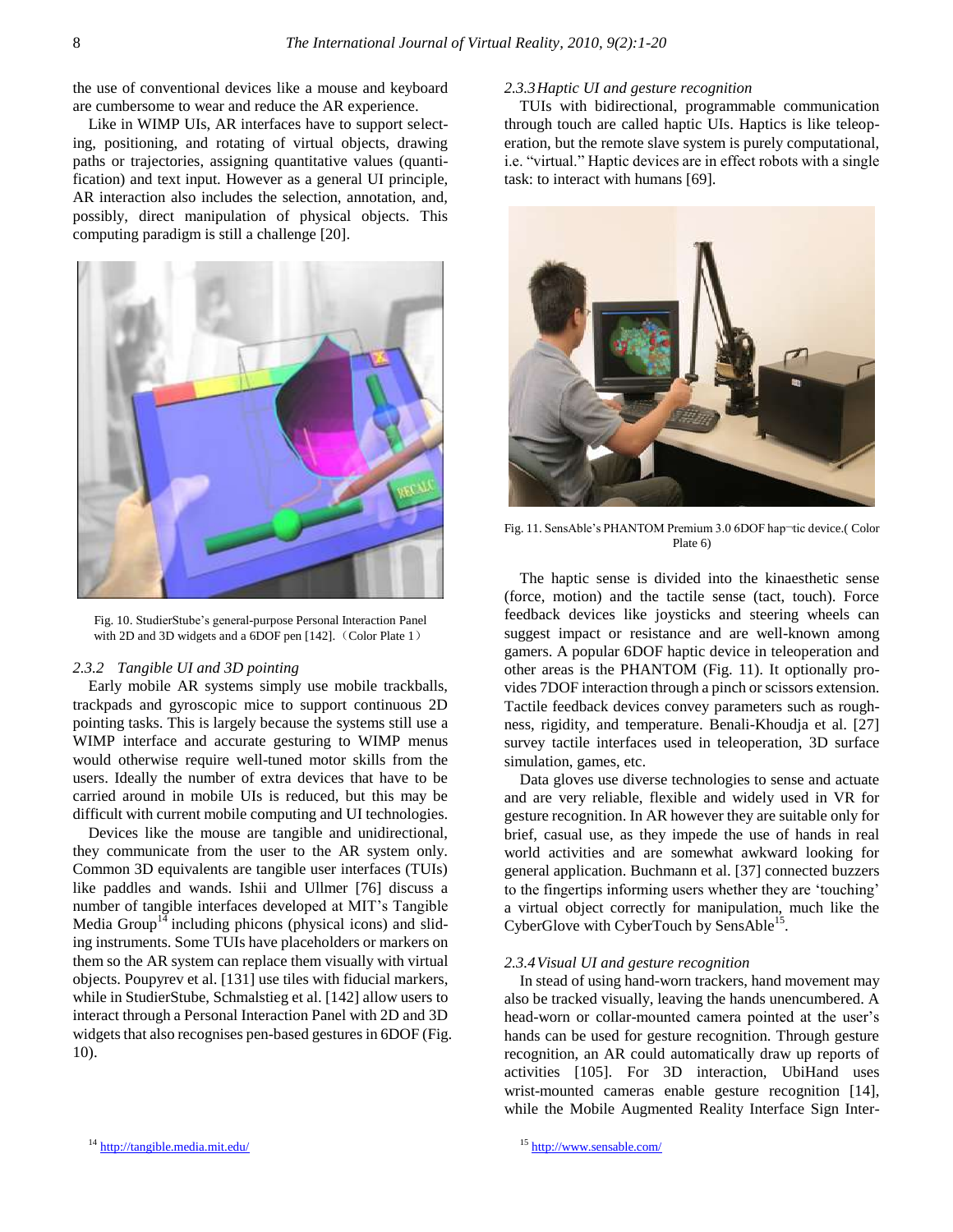pretation Language<sup>16</sup> [16] recognises hand gestures on a virtual keyboard displayed on the user"s hand (Fig. 12). A simple hand gesture using the Handy AR system can also be used for the initialization of markerless tracking, which estimates a camera pose from a user's outstretched hand [97].

Cameras are also useful to record and document the user"s view, e.g. for providing a live video feed for teleconferencing, for informing a remote expert about the findings of AR field-workers, or simply for documenting and storing everything that is taking place in front of the mobile AR system user.

Common in indoor virtual or augmented environments is the use of additional orientation and position trackers to provide 6DOF hand tracking for manipulating virtual objects. For outdoor environments, Foxlin and Harrington [60] experimented with ultrasonic tracking of finger-worn acoustic emitters using three head-worn microphones.

## *2.3.5 Gaze tracking*

Using tiny cameras to observe user pupils and determine the direction of their gaze is a technology with potential for AR. The difficulties are that it needs be incorporated into the eye-wear, calibrated to the user to filter out involuntary eye movement, and positioned at a fixed distance. With enough error correction, gaze tracking alternatives for the mouse such as Stanford's EyePoint<sup>17</sup> [94] provides a dynamic history of user"s interests and intentions that may help the UI adapt to the future contexts.

#### *2.3.6 Aural UI and speech recognition*

To reach the ideal of an inconspicuous UI, auditory UIs may become an important part of the solution. Microphones and earphones are easily hidden and allow auditory UIs to deal with speech recognition, speech recording for human-to-human interaction, audio information presentation, and audio dialogue. Although noisy environments pose problems, audio can be valuable in multimodal and multimedia UIs.

#### *2.3.7 Text input*

Achieving fast and reliable text input to a mobile computer remains hard. Standard keyboards require much space and a flat surface, and the current commercial options such as small, foldable, inflatable, or laser-projected virtual keyboards are cumbersome, while soft keyboards take up valuable screen space. Popular choices in the mobile community include chordic keyboards such as the Twiddler 2 by Handykey<sup>18</sup> that require key combinations to encode a single character. Of course mobile AR systems based on handheld devices like tablet PCs, PDAs or mobile phones already support alphanumeric input through keypads or pen-based handwriting recognition (facilitated by e.g. dictionaries or shape writing technologies), but this cannot be applied in all situations. Glove-based and vision-based hand gesture tracking do not yet provide the ease of use and accuracy for serious adoption. Speech recognition however has improved over the years in both speed and accuracy and, when combined with a fall-back device (e.g., pen-based systems or special purpose chording or miniature keyboards), may be a likely candidate for providing text input to mobile devices in a wide variety of situations [73].

## *2.3.8 Hybrid UI*

With each modality having its drawbacks and benefits, AR systems are likely to use a multimodal UI. A synchronised combination of for instance gestures, speech, sound, vision and haptics may provide users with a more natural and robust, yet predictable UI.

# *2.3.9 Context awareness*

The display and tracking devices discussed earlier already provide some advantages for an AR interface. A mobile AR system is aware of the user's position and orientation and can adjust the UI accordingly. Such context awareness can reduce UI complexity for example by dealing only with virtual or real objects that are nearby or within visual range. Lee et al. [96] already utilize AR for providing context-aware bi-augmentation between physical and virtual spaces through context-adaptable visualization.



Fig. 12. Mobile Augmented Reality Interface Sign Interpretation Language © 2004 Peter Antoniac.

<sup>16</sup> <http://marisil.org/>

<sup>17</sup> <http://hci.stanford.edu/research/GUIDe/>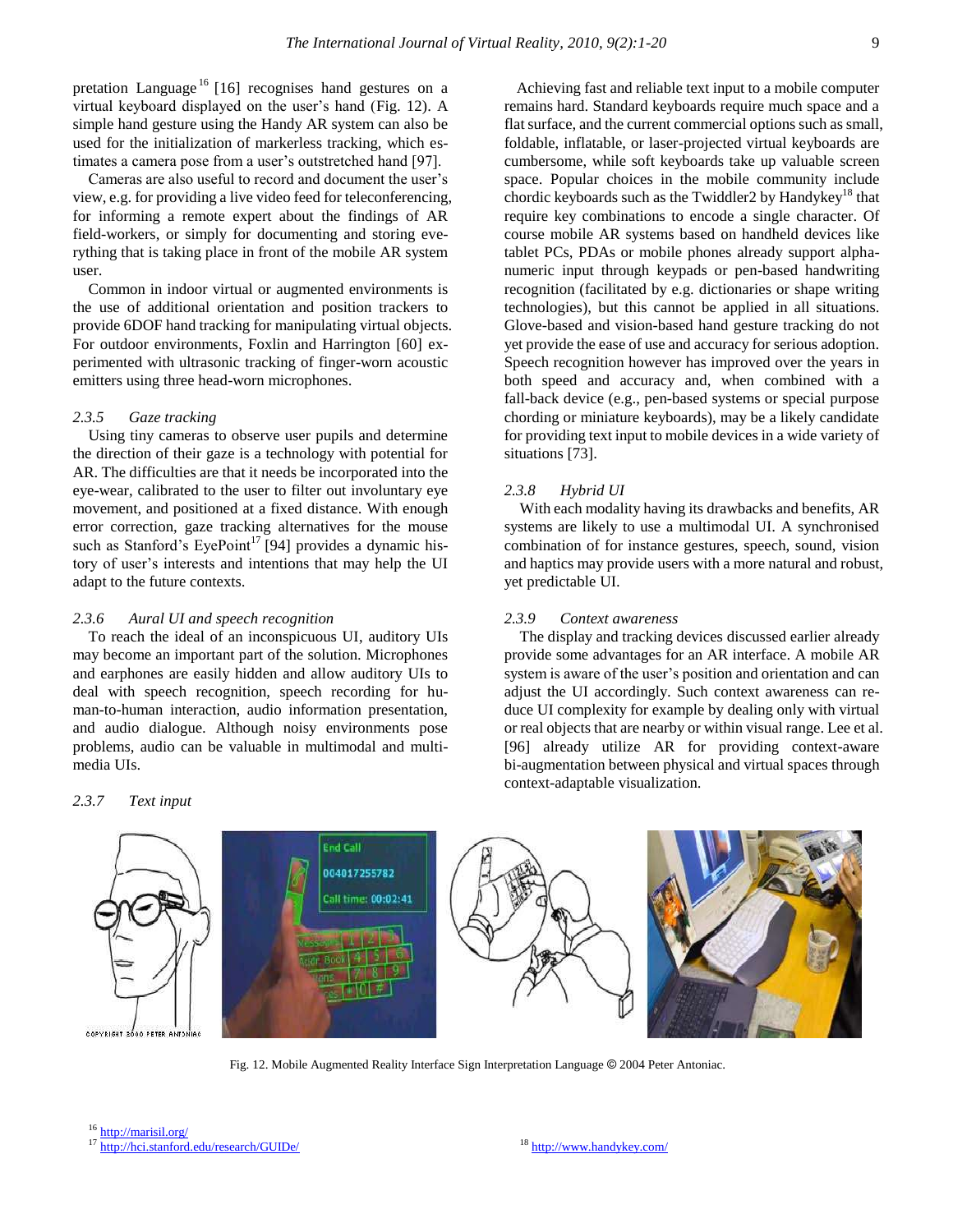## *2.3.10 Towards human-machine symbiosis*

Another class of sensors gathers information about the user's state. Biometric devices can measure heart-rate and bioelectric signals, such as galvanic skin response, electroencephalogram (neural activity), or electromyogram (muscle activity) data in order to monitor biological activity. Affective computing [125] identifies some challenges in making computers more aware of the emotional state of their users and able to adapt accordingly. Although the future may hold human-machine symbioses [99], current integration of UI technology is restricted to devices that are worn or perhaps embroidered to create computationally aware clothes [54].

# *2.4 More AR requirements*

Besides tracking, registration, and interaction, Höllerer and Feiner [73] mention three more requirements for a mobile AR system: computational framework, wireless networking, and data storage and access technology. Content is of course also required, so some authoring tools are mentioned here as well.



Fig. 13. Typical AR system framework tasks.

## *2.4.1Frameworks*

AR systems have to perform some typical tasks like tracking, sensing, display and interaction (Fig. 13). These can be supported by fast prototyping frameworks that are developed independently from their applications. Easy integration of AR devices and quick creation of user interfaces can be achieved with frameworks like the ARToolKit<sup>19</sup>, probably the best known and most widely used. Other frameworks include StudierStube<sup>20</sup> [152], DWARF<sup>21</sup>, D'Fusion by Total Immersion<sup>22</sup> and the Layar<sup>23</sup> browser for smart phones.

## *2.4.2 Networks and databases*

AR systems usually present a lot of knowledge to the user which is obtained through networks. Especially mobile and collaborative AR systems will require suitable (wireless) networks to support data retrieval and multi-user interaction over larger distances. Moving computation load to remote servers is one approach to reduce weight and bulk of mobile AR systems [25, 103]. How to get to the most relevant information with the least effort from databases, and how to minimise information presentation are still open research questions.

- <sup>19</sup> <http://artoolkit.sourceforge.net/>
- <sup>20</sup> <http://studierstube.icg.tu-graz.ac.at/>
- <sup>21</sup> <http://www.augmentedreality.de/>
- 22 <http://www.t-immersion.com/>
- <sup>23</sup> <http://layar.com/>

# *2.4.3 Content*

The author believes that commercial success of AR systems will depend heavily on the available types of content. Scientific and industrial applications are usually based on specialised content, but presenting commercial content to the common user will remain a challenge if AR is not applied in everyday life.

Some of the available AR authoring tools are the CREATE tool from Information in Place<sup>24</sup>, the DART toolkit<sup>25</sup> and the MARS Authoring Tool<sup>26</sup>. Companies like Thinglab<sup>27</sup> assist in 3D scanning or digitising of objects. Optical capture systems, capture suits, and other tracking devices available at companies like Inition<sup>28</sup> are tools for creating some life  $AR$ content beyond "simple" annotation.

Creating or recording dynamic content could benefit from techniques already developed in the movie and games industries, but also from accessible 3D drawing software like Google Sketch $Up^{29}$ . Storing and replaying user experiences is a valuable extension to MR system functionality and are provided for instance in HyperMem [49].

## III APPLICATIONS

Over the years, researchers and developers find more and more areas that could benefit from augmentation. The first systems focused on military, industrial and medical application, but AR systems for commercial use and entertainment appeared soon after. Which of these applications will trigger wide-spread use is anybody"s guess. This section discusses some areas of application grouped similar to the ISMAR  $2007$  symposium<sup>30</sup> categorisation.

# *3.1 Personal information systems*

Höllerer and Feiner [73] believe one of the biggest potential markets for AR could prove to be in personal wearable computing. At MIT a wearable gestural interface is developed, which attempts to bring information out into the tangible world by means of a tiny projector and a camera mounted on a collar [108]. AR may serve as an advanced, immediate, and more natural UI for wearable and mobile computing in personal, daily use. For instance, AR could integrate phone and email communication with context-aware overlays, manage personal information related to specific locations or people, provide navigational guidance, and provide a unified control interface for all kinds of appliances in and around the home.

- <sup>24</sup> <http://www.informationinplace.com/>
- <sup>25</sup> <http://www.gvu.gatech.edu/dart/>
- <sup>26</sup> <http://www.cs.columbia.edu/graphics/projects/mars/>
- $^{27}$  <http://www.thinglab.co.uk/>
- <sup>28</sup> <http://www.inition.co.uk/>
- 29 <http://www.sketchup.com/>
- <sup>30</sup> <http://www.ismar07.org/>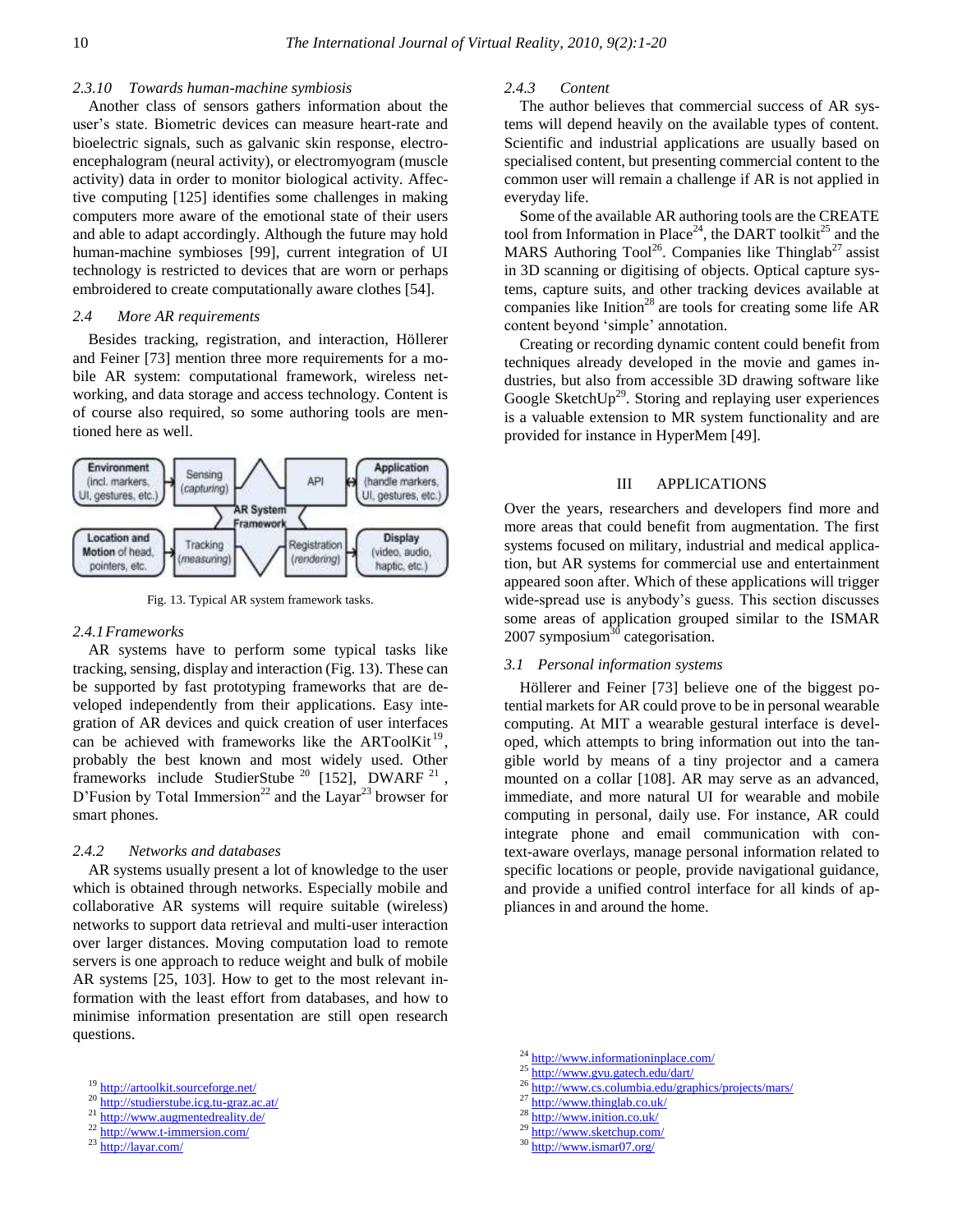

Fig. 14. Personal Awareness Assistant. © Accenture.

# *3.1.1 Personal Assistance and Advertisement*

Available from Accenture is the Personal Awareness Assistant (Fig. 14) which automatically stores names and faces of people you meet, cued by words as "how do you do". Speech recognition also provides a natural interface to retrieve the information that was recorded earlier. Journalists, police, geographers and archaeologists could use AR to place notes or signs in the environment they are reporting on or working in. On a larger scale, AR techniques for augmenting for instance deformable surfaces like cups and shirts [130] and environments also present direct marketing agencies with many opportunities to offer coupons to passing pedestrians, place virtual billboards, show virtual prototypes, etc. With all these different uses, AR platforms should preferably offer a filter to manage what content they display.

#### *3.1.2Navigation*

Navigation in prepared environments has been tried and tested for some time. Rekimoto [136] presented NaviCam for indoor use that augmented a video stream from a hand held camera using fiducial markers for position tracking. Starner et al. [147] consider applications and limitations of AR for wearable computers, including problems of finger tracking and facial recognition. Narzt et al. [112, 113] discuss navigation paradigms for (outdoor) pedestrians (Fig. 15a) and cars that overlay routes, highway exits, follow-me cars, dangers, fuel prices, etc. They prototyped video see-through PDAs and mobile phones and envision eventual use in car windshield heads-up displays. Tönnis et al. [157] investigate the success of using AR warnings to direct a car driver"s attention towards danger (Fig. 15b). Kim et al. [89] describe how a 2D traveller guidance service can be made 3D using GIS data for AR navigation. Results clearly show that the use of augmented displays result in a significant decrease in navigation errors and issues related to divided attention when compared to using regular displays [88]. Nokia"s MARA project<sup>31</sup> researches deployment of AR on current mobile phone technology.





Fig. 15. Pedestrian navigation [112] and traffic warning [157].

## *3.1.3 Touring*

Höllerer et al. [72] use AR to create situated documentaries about historic events, while Vlahakis et al. [159] present the ArcheoGuide project that reconstructs a cultural heritage site in Olympia, Greece. With this system, visitors can view and learn ancient architecture and customs. Similar systems have been developed for the Pompeii site [122]. The life-Clipper  $32$  project does about the same for structures and technologies in medieval Germany and is moving from an art project to serious AR exhibition. Bartie and Mackaness [24] introduced a touring system to explore landmarks in the cityscape of Edinburgh that works with speech recognition. The theme park Futuroscope in Poitiers, France, hosts a show called *The Future is Wild<sup>33</sup>* designed by Total Immersion which allows visitors to experience a virtual safari, set in the world as it might be 200 millions years from now. The animals of the future are superimposed on reality, come to life in their surroundings and react to visitors' gestures.

# *3.2 Industrial and military applications*

Design, assembly, and maintenance are typical areas where AR may prove useful. These activities may be augmented in both corporate and military settings.

#### *3.2.1 Design*

Fiorentino et al. [59] introduced the SpaceDesign MR workspace (based on the StudierStube framework) that allows for instance visualisation and modification of car body curvature and engine layout (Fig. 16a). Volkswagen intends to use AR for comparing calculated and actual crash test imagery [61]. The MR Lab used data from Daimler-Chrysler"s cars to create Clear and Present Car, a simulation where one can open the door of a virtual concept car and experience the interior, dash board lay out and interface design for usability testing [154, 155]. Notice how the steering wheel is drawn around the hands, rather than over them (Fig. 16b). Shin and Dunston [144] classify application areas in construction where AR can be exploited for better performance.

<sup>32</sup> <http://www.torpus.com/lifeclipper/>

<sup>&</sup>lt;sup>33</sup> <http://uk.futuroscope.com/attraction-futur-wild.php>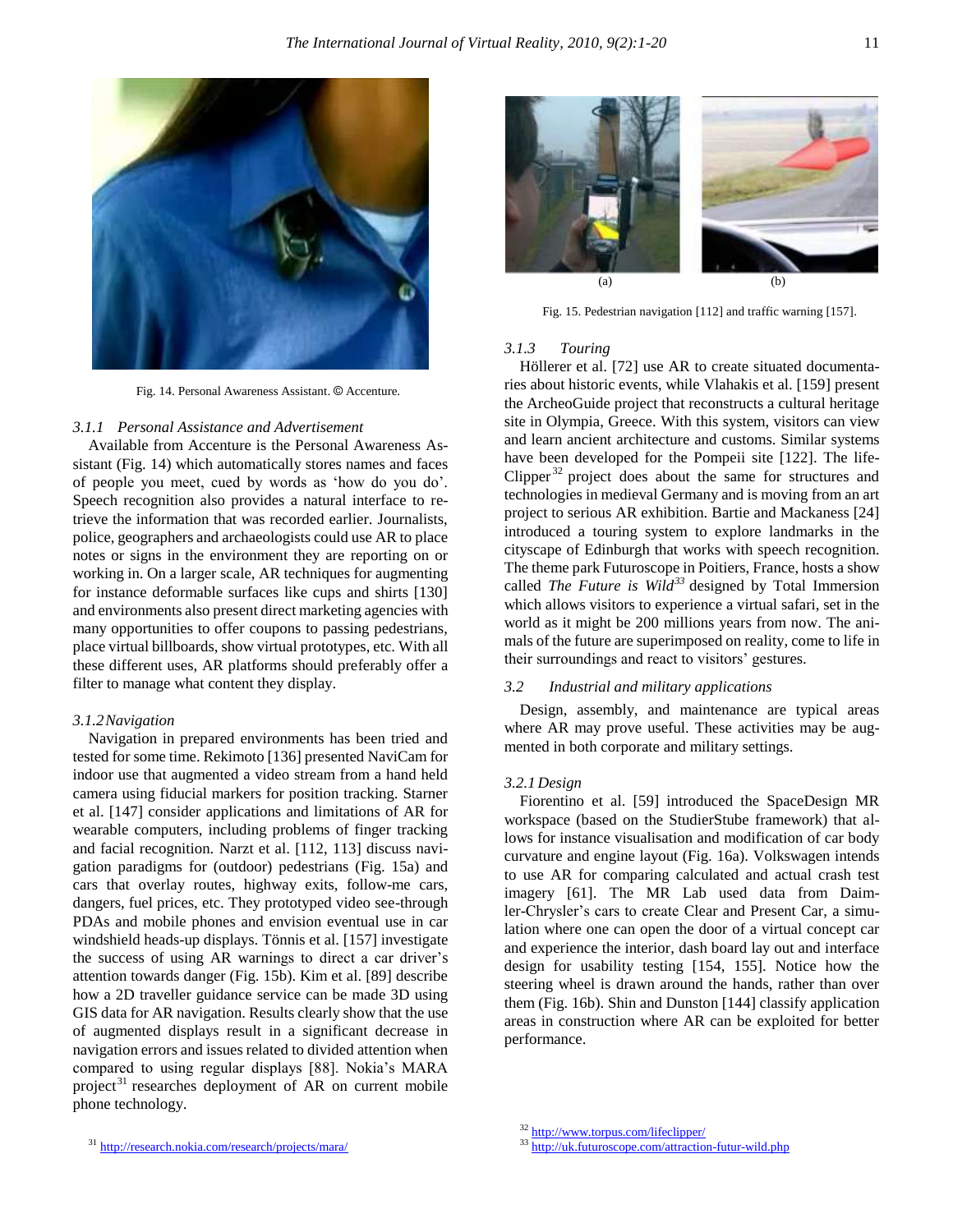

Fig. 16. Spacedesign [59] and Clear and Present Car [154, 155]. (Color Plate 13)

Another interesting application presented by Collett and MacDonald [47] is the visualisation of robot programs (Fig. 17). With small robots such as the automated vacuum cleaner Roomba from  $i$ Robot<sup>34</sup> entering our daily lives, visualising their sensor ranges and intended trajectories might be welcome extensions.



Fig. 17. Robot sensor data visualisation [47].

## *3.2.2 Assembly*

Since BMW experimented with AR to improve welding processes on their cars [141], Pentenrieder et al. [124] shows how Volkswagen use AR in construction to analyse interfering edges, plan production lines and workshops, compare variance and verify parts. Assisting the production process at Boeing, Mizell [109] use AR to overlay schematic diagrams and accompanying documentation directly onto wooden boards on which electrical wires are routed, bundled, and sleeved. Curtis et al. [51] verify the AR and find that workers using AR create wire bundles as well as conventional approaches, even though tracking and display technologies were limited at the time.

At EADS, supporting EuroFighter's nose gear assembly is researched [61] while [163] research AR support for Airbus' cable and water systems (Fig. 18). Leading (and talking) workers through the assembly process of large aircraft is not suited for stationary AR solutions, yet mobility and tracking with so much metal around also prove to be challenging.

An extra benefit of augmented assembly and construction is the possibility to monitor and schedule individual progress in order to manage large complex construction projects. An example by Feiner et al. [56] generates overview renderings of the entire construction scene while workers use their HMD to see which strut is to be placed where in a space-frame

structure. Distributed interaction on construction is further studied by Olwal and Feiner [120].



Fig. 18. Airbus water system assembly [163].

#### *3.2.3 Maintenance*

Complex machinery or structures require a lot of skill from maintenance personnel and AR is proving useful in this area, for instance in providing "x-ray vision" or automatically probing the environment with extra sensors to direct the users attention to problem sites. Klinker et al. [91] present an AR system for the inspection of power plants at Framatome ANP (today AREVA). Friedrich [61] show the intention to support electrical troubleshooting of vehicles at Ford and according to a MicroVision employee<sup>35</sup>, Honda and Volvo ordered Nomad Expert Vision Technician systems to assist their technicians with vehicle history and repair information [83].

#### *3.2.4 Combat and simulation*

Satellite navigation, heads-up displays for pilots, and also much of the current AR research at universities and corporations are the result of military funding. Companies like Information in Place have contracts with the Army, Air Force and Coast Guard, as land warrior and civilian use of AR may overlap in for instance navigational support, communications enhancement, repair and maintenance and emergency medicine. Extra benefits specific for military users may be training in large-scale combat scenarios and simulating real-time enemy action, as in the Battlefield Augmented Reality System (BARS) by Julier et al. [81] and research by Piekarski et al. [128]. Not overloading the user with too much information is critical and is being studied by Julier et al. [82]. The BARS system also provides tools to author the environment with new 3D information that other system users see in turn [22]. Azuma et al. [20] investigate the projection of reconnaissance data from unmanned air vehicles for land warriors.

# *3.3 Medical applications*

Similar to maintenance personnel, roaming nurses and doctors could benefit from important information being delivered directly to their glasses [68]. Surgeons however require very precise registration while AR system mobility is less of an issue. An early optical see-through augmentation is presented by Fuchs et al.  $[62]$  for laparoscopic surgery<sup>36</sup> where the overlaid view of the laparoscopes inserted through small incisions is simulated (Fig. 19). Pietrzak et al. [129]

<sup>35</sup> <http://microvision.blogspot.com/2004/05/looking-up.html>

<sup>&</sup>lt;sup>36</sup> Laparoscopic surgery uses slender camera systems (laparoscopes) and instruments inserted in the abdomen and/or pelvis cavities through small incisions for reduced patient recovery times.

<sup>34</sup> <http://www.irobot.com/>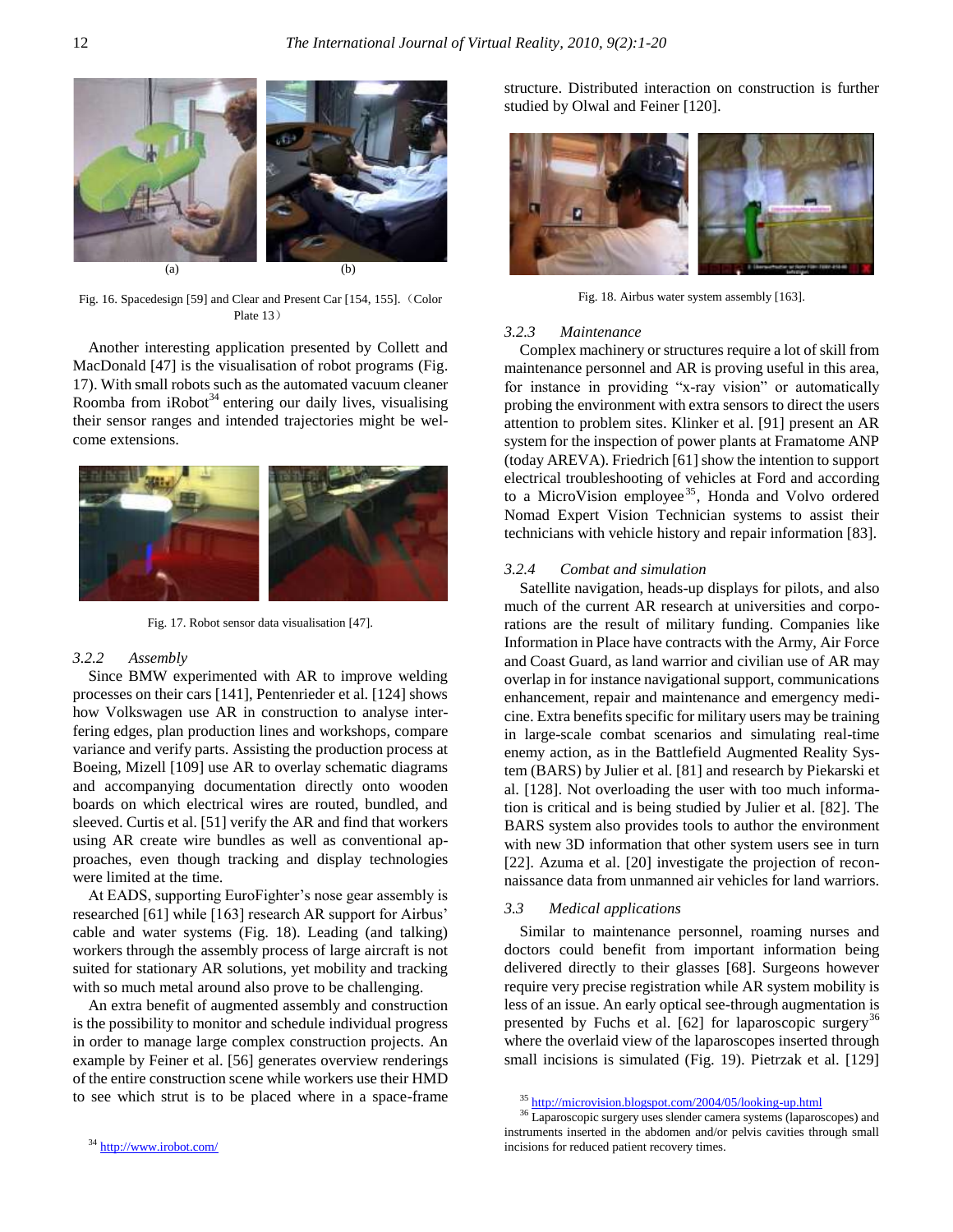confirm that the use of 3D imagery in laparoscopic surgery still has to be proven, but the opportunities are well documented.



Fig. 19. Simulated visualisation in laparoscopic surgery for left and right eye [63].( Color Plate 12)

There are many AR approaches being tested in medicine with live overlays of ultrasound, CT, and MR scans. Navab et al. [114] already took advantage of the physical constraints of a C-arm x-ray machine to automatically calibrate the cameras with the machine and register the x-ray imagery with the real objects. Vogt et al. [160] use video see-through HMD to overlay MR scans on heads and provide views of tool manipulation hidden beneath tissue and surfaces, while Merten [106] gives an impression of MR scans overlaid on feet (Fig. 20). Kotranza and Lok [92] observed that augmented patient dummies with haptic feedback invoked the same behaviour by specialists as with real patients.



Fig. 20. AR overlay of a medical scan [107].

## *3.4 AR for entertainment*

Like VR, AR can be applied in the entertainment industry to create AR games, but also to increase visibility of important game aspects in life sports broadcasting. In these cases where a large public is reached, AR can also serve advertisers to show virtual ads and product placements.

## *3.4.1 Sports broadcasting*

Swimming pools, football fields, race tracks and other sports environments are well-known and easily prepared, which video see-through augmentation through tracked camera feeds easy. One example is the Fox-Trax system [43], used to highlight the location of a hard-to-see hockey puck as it moves rapidly across the ice, but AR is also applied to annotate racing cars (Fig. 21a), snooker ball trajectories, life swimmer performances, etc. Thanks to predictable environments (uniformed players on a green, white, and brown field) and chroma-keying techniques, the annotations are shown on the field and not on the players (Fig. 21b).



Fig. 21. AR in life sports broadcasting: racing and football [20].(Color Plate 11)

## *3.4.2 Games*

Extending on a platform for military simulation [128] based on the ARToolKit, Piekarski and Thomas [127] created "ARQuake" where mobile users fight virtual enemies in a real environment. A general purpose outdoor AR platform, "Tinmith-Metro" evolved from this work and is available at the Wearable Computer Lab<sup>37</sup> [126], as well as a similar platform for outdoor games such as 'Sky Invaders' and the adventurous "Game-City" [45]. Crabtree et al. [50] discuss experiences with mobile MR game 'Bystander' where virtual online players avoid capture from real-world cooperating runners.

A number of games have been developed for prepared indoor environments, such as the alien-battling "Aqua-Gauntlet' [155], dolphin-juggling 'ContactWater', 'AR-Hockey', and '2001 AR Odyssey' [154]. In 'AR-Bowling' Matysczok et al. [104] study game-play, and Henrysson et al. [71] created AR tennis for the Nokia mobile phone (Fig. 22). Early AR games also include AR air hockey [116], collaborative combat against virtual enemies [117], and an AR-enhanced pool game [78].



Fig. 22. Mobile AR tennis with the phones used as rackets [72].

# *3.5 AR for the office*

Besides in games, collaboration in office spaces is another area where AR may prove useful, for example in public management or crisis situations, urban planning, etc.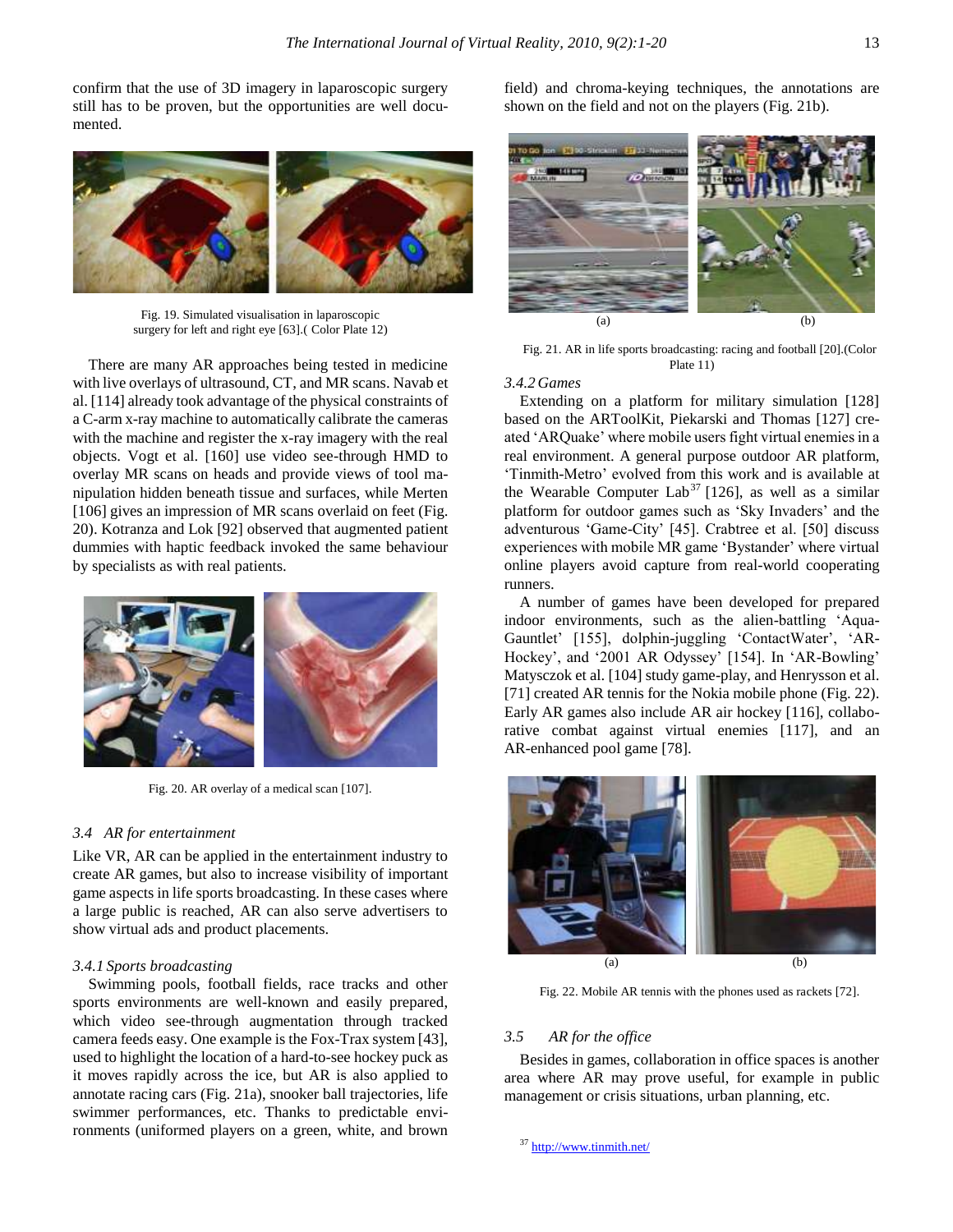# *3.5.1Collaboration*

Having multiple people view, discuss, and interact with 3D models simultaneously is a major potential benefit of AR. Collaborative environments allow seamless integration with existing tools and practices and enhance practice by supporting remote and collocated activities that would otherwise be impossible [31]. Benford et al. [28] name four examples where shared MR spaces may apply: doctors diagnosing 3D scan data, construction engineers discussing plans and progress data, environmental planners discussing geographical data and urban development, and distributed control rooms such as Air Traffic Control operating through a common visualisation.

Augmented Surfaces by [137] leaves users unencumbered but is limited to adding virtual information to the projected surfaces. Examples of collaborative AR systems using see-through displays include both those that use see-through hand-held displays (such as Transvision Rekimoto [135] and MagicBook [32]) and see-through head-worn displays (such as Emmie [38], and StudierStube [152], MR2 [154] and ARTHUR [36]). Privacy management is handled in the Emmie system through such metaphors as lamps and mirrors. Making sure everybody knows what someone is pointing at is a problem that StudierStube overcomes by using virtual representation of physical pointers. Similarly, Tamura [154] presented a mixed reality meeting room  $(MR<sup>2</sup>)$  for 3D presentations (Fig. 23a). For urban planning purposes, Broll et al. [36] introduced ARTHUR, complete with pedestrian flow visualisation (Fig. 23b) but lacking augmented pointers.



Fig. 23.  $MR^2$  [154] and ARTHUR [37].

# *3.6 Education and training*

Close to earlier mentioned collaborative applications like games and planning are AR tools that support education with 3D objects. Many studies research this area of application [30, 39, 70, 74, 93, 121].

Kaufmann [85], Kaufmann et al. [86] introduce the Construct3D tool for math and geometry education, based on the StudierStube framework (Fig. 24a). In MARIE (Fig. 24b), based in turn on the Construct3D tool, Liarokapis et al. [98] employ screen-based AR with Web3D to support engineering education. MIT Education Arcade introduced game-based learning in "Mystery at the Museum" and "Environmental Detectives" where each educative game has an "engaging back-story, differentiated character roles, reactive third parties, guided debriefing, synthetic activities, and embedded recall/replay to promote both engagement and learning" [83]. Lindinger et al. [100] studied collaborative edutainment in the multi-user mixed reality system "Gulliver"s World." In art education, Caarls et al. [39] present multiple examples where AR is used to create new forms of visual art.



Fig. 24. Construct3D [87] and MARIE [99].

# IV LIMITATIONS

AR faces technical challenges regarding for example binocular (stereo) view, high resolution, colour depth, luminance, contrast, field of view, and focus depth. However, before AR becomes accepted as part of user's everyday life, just like mobile phones and personal digital assistants (PDAs), issues regarding intuitive interfaces, costs, weight, power usage, ergonomics, and appearance must also be addressed. A number of limitations, some of which have been mentioned earlier, are categorised here.

## *4.1 Portability and outdoor use*

Most mobile AR systems mentioned in this survey are cumbersome, requiring a heavy backpack to carry the PC, sensors, display, batteries, and everything else. Connections between all the devices must be able to withstand outdoor use, including weather and shock, but universal serial bus (USB) connectors are known to fail easily. However, recent developments in mobile technology like cell phones and PDAs are bridging the gap towards mobile AR.

Optical and video see-through displays are usually unsuited for outdoor use due to low brightness, contrast, resolution, and field of view. However, recently developed at MicroVision, laser-powered displays offer a new dimension in head-mounted and hand-held displays that overcomes this problem.

Most portable computers have only one CPU which limits the amount of visual and hybrid tracking. More generally, consumer operating systems are not suited for real-time computing, while specialised real-time operating systems don"t have the drivers to support the sensors and graphics in modern hardware.

## *4.2 Tracking and (auto)calibration*

Tracking in unprepared environments remains a challenge but hybrid approaches are becoming small enough to be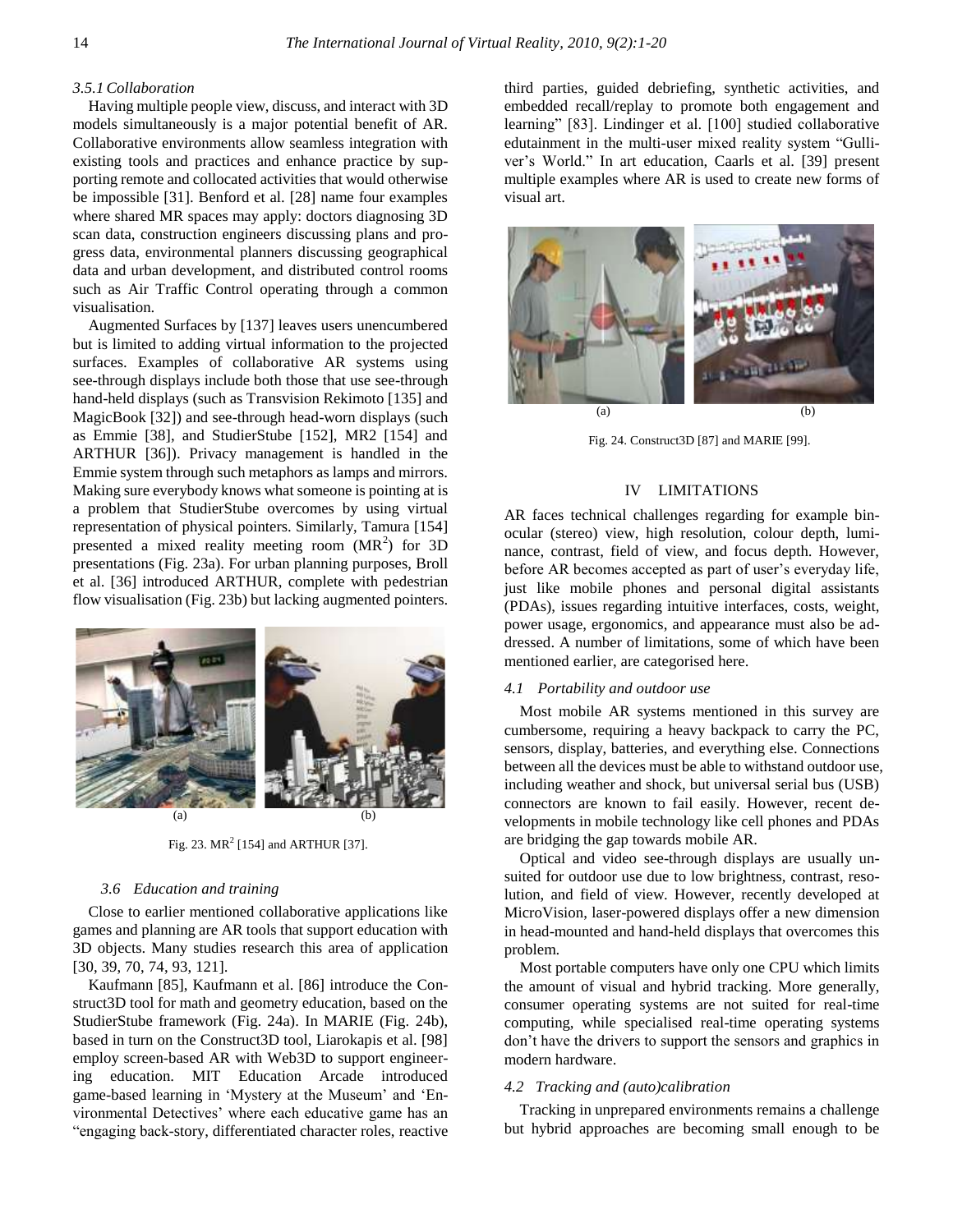added to mobile phones or PDAs. Calibration of these devices is still complicated and extensive, but this may be solved through calibration-free or auto-calibrating approaches that minimise set-up requirements. The latter use redundant sensor information to automatically measure and compensate for changing calibration parameters [19].

Latency A large source of dynamic registration errors are system delays [19]. Techniques like precalculation, temporal stream matching (in video see-through such as live broadcasts), and prediction of future viewpoints may solve some delay. System latency can also be scheduled to reduce errors through careful system design, and pre-rendered images may be shifted at the last instant to compensate for pan-tilt motions. Similarly, image warping may correct delays in 6DOF motion (both translation and rotation).

#### *4.3 Depth perception*

One difficult registration problem is accurate depth perception. Stereoscopic displays help, but additional problems including accommodation-vergence conflicts or low resolution and dim displays cause object to appear further away than they should be [52]. Correct occlusion ameliorates some depth problems [138], as does consistent registration for different eyepoint locations [158].

In early video see-through systems with a parallax, users need to adapt to vertical displaced viewpoints. In an experiment by Biocca and Rolland [35], subjects exhibit a large overshoot in a depth-pointing task after removing the HMD.

## *4.4 Overload and over-reliance*

Aside from technical challenges, the user interface must also follow some guidelines as not to overload the user with information while also preventing the user to overly rely on the AR system such that important cues from the environment are missed [156]. At BMW, Bengler and Passaro [29] use guidelines for AR system design in cars, including orientation on the driving task, no moving or obstructing imagery, add only information that improves driving performance, avoid side effects like tunnel vision and cognitive capture, and only use information that does not distract, intrude or disturb given different situations.

## *4.5 Social acceptance*

Getting people to use AR may be more challenging than expected, and many factors play a role in social acceptance of AR ranging from unobtrusive fashionable appearance (gloves, helmets, etc.) to privacy concerns. For instance, Accenture's Assistant (Fig. 14) blinks a light when it records for the sole purpose of alerting the person who is being recorded. These fundamental issues must be addressed before AR is widely accepted [73].

# V CONCLUSION

We surveyed the state of the art of technologies, applications and limitations related to augmented reality. We also contributed a comparative table on displays (Table 1) and a brief survey of frameworks as well as content authoring tools (Section 2.4). This survey has become a comprehensive

overview of the AR field and hopefully provides a suitable starting point for readers new to the field.

AR has come a long way but still has some distance to go before industries, the military and the general public will accept it as a familiar user interface. For example, Airbus CIMPA still struggles to get their AR systems for assembly support accepted by the workers [163]. On the other hand, companies like Information in Place estimated that by 2014, 30% of mobile workers will be using augmented reality. Within 5-10 years, Feiner [57] believes that "augmented reality will have a more profound effect on the way in which we develop and interact with future computers." With the advent of such complementary technologies as tactile networks, artificial intelligence, cybernetics, and (non-invasive) brain-computer interfaces, AR might soon pave the way for ubiquitous (anytime-anywhere) computing [162] of a more natural kind [13] or even human-machine symbiosis as Licklider [99] already envisioned in the 1950's.

# ACKNOWLEDGEMENT

This work was supported in part by the Delft Unversity of Technology and in part by the Next Generation Infrastructures Foundation.

#### REFERENCES

- [1] *ISWC'99: Proc. 3rd Int'l Symp. on Wearable Computers*, San Francisco, CA, USA, Oct. 18-19 1999. IEEE CS Press. ISBN 0-7695-0428-0.
- [2] *IWAR'99: Proc. 2nd Int'l Workshop on Augmented Reality*, San Francisco, CA, USA, Oct. 20-21 1999. IEEE CS Press. ISBN 0-7695-0359-4.
- [3] *ISAR'00: Proc. Int'l Symp. Augmented Reality*, Munich, Germany, Oct. 5-6 2000. IEEE CS Press. ISBN 0-7695-0846-4.
- [4] *ISWC'00: Proc. 4th Int'l Symp. on Wearable Computers*, Atlanta, GA, USA, Oct. 16-17 2000. IEEE CS Press. ISBN 0-7695-0795-6.
- [5] *ISAR'01: Proc. 2nd Int'l Symp. Augmented Reality*, New York, NY, USA, Oct. 29-30 2001. IEEE CS Press. ISBN 0-7695-1375-1.
- [6] *ISWC'01: Proc. 5th Int'l Symp. on Wearable Computers*, Zürich, Switzerland, Oct. 8-9 2001. IEEE CS Press. ISBN 0-7695-1318-2.
- [7] *ISMAR'02: Proc. 1st Int'l Symp. on Mixed and Augmented Reality*, Darmstadt, Germany, Sep. 30-Oct. 1 2002. IEEE CS Press. ISBN 0-7695-1781-1.
- [8] *ISMAR'03: Proc. 2nd Int'l Symp. on Mixed and Augmented Reality*, Tokyo, Japan, Oct. 7-10 2003. IEEE CS Press. ISBN 0-7695-2006-5.
- [9] *ISMAR'04: Proc. 3nd Int'l Symp. on Mixed and Augmented Reality*, Arlington, VA, USA, Nov. 2-5 2004. IEEE CS Press. ISBN 0-7695-2191-6.
- [10] *ISMAR'05: Proc. 4th Int'l Symp. on Mixed and Augmented Reality*, Vienna, Austria, Oct. 5-8 2005. IEEE CS Press. ISBN 0-7695-2459-1.
- [11] *ISMAR'06: Proc. 5th Int'l Symp. on Mixed and Augmented Reality*, Santa Barbara, CA, USA, Oct. 22-25 2006. IEEE CS Press. ISBN 1-4244-0650-1.
- [12] *VR'08: Proc. Virtual Reality Conf*., Reno, NE, USA, Mar. 8-12 2008. ISBN 978-1-4244-1971-5.
- [13] D. Abowd and E. D. Mynatt. Charting past, present, and future research in ubiquitous computing. *ACM Trans. Computer-Human Interaction*, 7(1): 29–58, Mar. 2000.
- [14] F. Ahmad and P. Musilek. A keystroke and pointer control input interface for wearable computers. In *PerCom'06: Proc. 4th Int'l Conf. Pervasive Computing and Communications*, pp. 2–11, Pisa, Italy, Mar 13-17, 2006. IEEE CS Press. ISBN 0-7695-2518-0.
- [15] M. E. Altinsoy, U. Jekosch, and S. Brewster, editors. *HAID'09: Proc. 4th Int'l Conf. on Haptic and Audio Interaction Design*, vol. 5763 of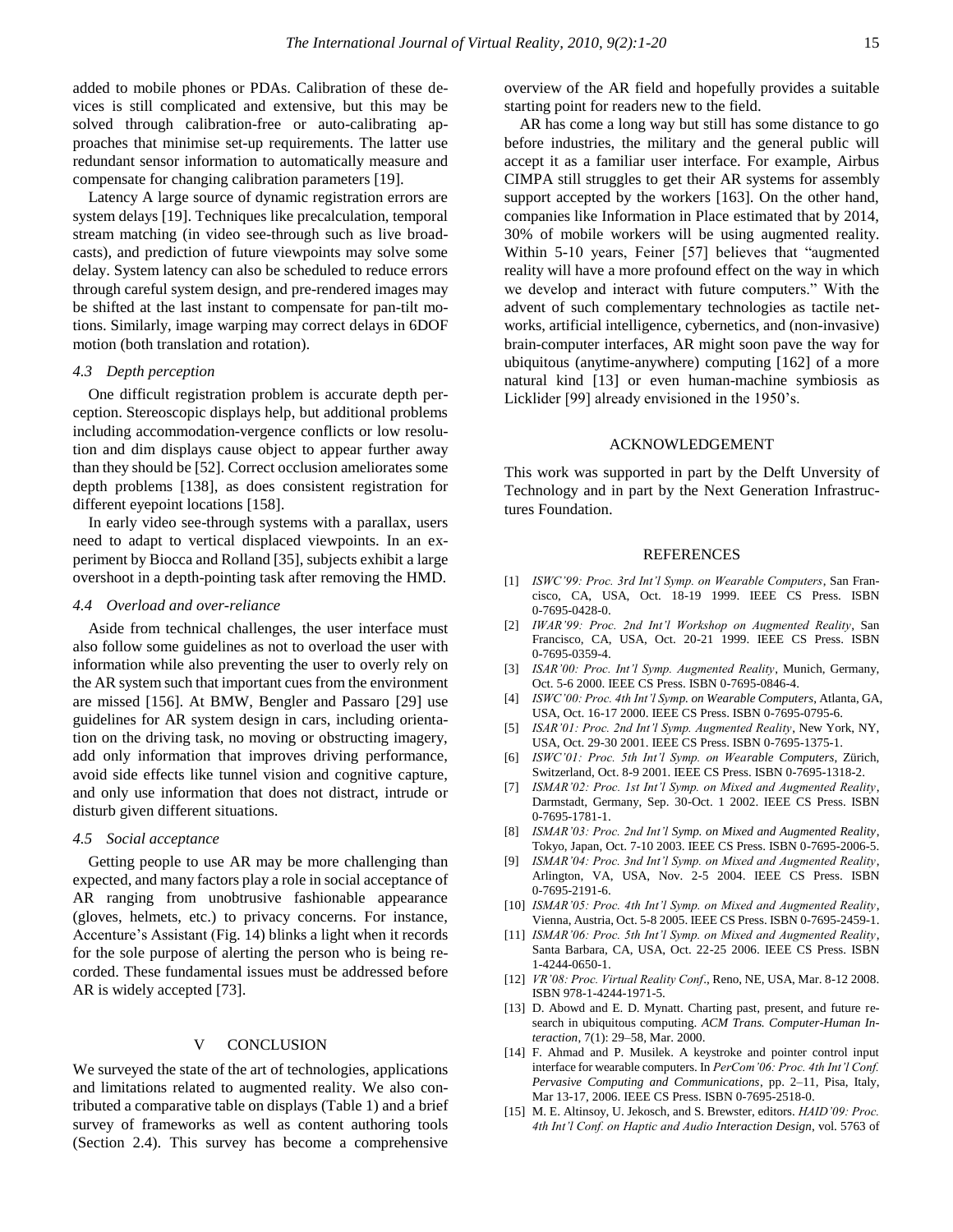LNCS, Dresden, Germany, Sep. 10-11 2009. Springer-Verlag. ISBN 978-3-642-04075-7.

- [16] P. Antoniac and P. Pulli. Marisil–mobile user interface framework for virtual enterprise. In *ICCE'01: Proc. 7th Int'l Conf. Concurrent Enterprising*, pp. 171–180, Bremen, June 2001.
- [17] R. T. Azuma. A survey of augmented reality. *Presence*, 6(4):355–385, Aug. 1997.
- [18] R. T. Azuma. The challenge of making augmented reality work outdoors. In [118], pp. 379–390.
- [19] R. T. Azuma, Y. Baillot, R. Behringer, S. K. Feiner, S. Julier, and B. MacIntyre. Recent advances in augmented reality. *IEEE Computer Graphics and Applications*, 21(6):34–47, Nov./Dec. 2001.
- [20] R. T. Azuma, H. Neely III, M. Daily, and J. Leonard. Performance analysis of an outdoor augmented reality tracking system that relies upon a few mobile beacons. In [11], pp. 101–104.
- [21] P. Bahl and V. N. Padmanabhan. RADAR: an in-building RF-based user location and tracking system. In *Proc. IEEE Infocom*, pp. 775–784, Tel Aviv, Israel, Mar. 26-30 2000. IEEE CS Press. ISBN 0-7803-5880-5.
- [22] Y. Baillot, D. Brown, and S. Julier. Authoring of physical models using mobile computers. In [6], pp. 39–46.
- [23] W. Barfield and T. Caudell, editors. *Fundamentals of Wearable-Computers and Augmented Reality*. CRC Press, Mahwah, NJ, 2001. ISBN 0805829016.
- [24] P. J. Bartie and W. A. Mackaness. Development of a speech-based augmented reality system to support exploration of cityscape. *Trans. GIS*, 10(1):63–86, 2006.
- [25] R. Behringer, C. Tam, J. McGee, S. Sundareswaran, and M. Vassiliou. Wearable augmented reality testbed for navigation and control, built solely with commercial-off-the-shelf (COTS) hardware. In [3], pp. 12–19.
- [26] B. Bell, S. Feiner, and T. Höllerer. View management for virtual and augmented reality. In *UIST'01: Proc. 14th Symp. on User Interface Software and Technology*, pp. 101–110, Orlando, FL, USA, Nov. 11-14 2001. ACM Press. ISBN 1-58113-438-X.
- [27] M. Benali-Khoudja, M. Hafez, J.-M. Alexandre, and A. Kheddar. Tactile interfaces: a state-of-the-art survey. In *ISR'04: Proc. 35th Int'l Symp. on Robotics*, Paris, France, Mar. 23-26 2004.
- [28] S. Benford, C. Greenhalgh, G. Reynard, C. Brown, and B. Koleva. Understanding and constructing shared spaces with mixed-reality boundaries. *ACM Trans. Computer-Human Interaction*, 5(3):185– 223, Sep. 1998.
- [29] K. Bengler and R. Passaro. Augmented reality in cars: Requirements and constraints. http://www.ismar06.org/data/1a-BMW.pdf, Oct. 22-25 2006. ISMAR"06 industrial track.
- [30] M. Billinghurst. Augmented reality in education. New Horizons in Learning, 9(1), Oct. 2003.
- [31] M. Billinghurst and H. Kato. Collaborative mixed reality. In [118], pp. 261–284.
- [32] M. Billinghurst, H. Kato, and I. Poupyrev. The MagicBook–Moving seamlessly between reality and virtuality. *IEEE Computer Graphics and Applications*, 21(3):6–8, May/June 2001.
- [33] O. Bimber and R. Raskar. *Spatial Augmented Reality: Merging Real and Virtual Worlds*. A. K. Peters, Wellesley, MA, USA, 2005. ISBN 1-56881-230-2.
- [34] O. Bimber and R. Raskar. Modern approaches to augmented reality. In J. Fujii, editor, *SIGGRAPH'05: Int'l Conf. on Computer Graphics and Interactive Technique*, Los Angeles, CA, USA, Jul. 31-Aug. 4 2005. ISBN 1-59593-364-6.
- [35] F. A. Biocca and J. P. Rolland. Virtual eyes can rearrange your body-adaptation to visual displacement in see-through, head-mounted displays. *Presence*, 7(3): 262–277, June 1998.
- [36] W. Broll, I. Lindt, J. Ohlenburg, M. Wittkämper, C. Yuan, T. Novotny, A. Fatah gen. Schieck, C. Mot-tram, and A. Strothmann. ARTHUR: A collaborative augmented environment for architectural design and urban planning. *J. of Virtual Reality and Broadcasting*, 1(1), Dec. 2004.
- [37] V. Buchmann, S. Violich, M. Billinghurst, and A. Cockburn. FingARtips: Gesture based direct manipulation in augmented reality. In [146], pp. 212–221.
- [38] A. Butz, T. Höllerer, S. Feiner, B. MacIntyre, and C. Beshers. Enveloping users and computers in a collaborative 3D augmented reality. In [2], pp. 35–44.
- [39] J. Caarls, P. Jonker, Y. Kolstee, J. Rotteveel, and W. van Eck. Augmented reality for art, design & cultural heritage; system design and evaluation*. J. on Image and Video Processing*, Nov. 10 2009. Submitted.
- [40] O. Cakmakci and J. Rolland. Head-worn displays: A review. *Display Technology*, 2(3):199–216, Sep. 2006.
- [41] P. Castro, P. Chiu, T. Kremenek, and R. Muntz. A probabilistic room location service for wireless networked environments. In G. D. Abowd, B. Brumitt, and S. Shafer, editors, *UbiComp'01: Proc. Ubiquitous Computing*, vol. 2201 of LNCS, pp. 18–35, Atlanta, GA, USA, Sep. 30-Oct. 2 2001. Springer-Verlag. ISBN 978-3-540-42614-1.
- [42] T. P. Caudell and D. W. Mizell. Augmented reality: An application of heads-up display technology to manual manufacturing processes. In *Proc. Hawaii Int'l Conf. on Systems Sciences*, pp. 659–669, Kauai, HI, USA, 1992. IEEE CS Press. ISBN 0-8186-2420-5.
- [43] R. Cavallaro. The FoxTrax hockey puck tracking system. *IEEE Computer Graphics and Applications*, 17 (2):6–12, Mar./Apr. 1997.
- [44] A. Chang and C. O'Sullivan. Audio-haptic feedback in mobile phones. In G. C. van der Veer and C. Gale, editors, CHI"05: Proc. Int"l Conf. on Human Factors in Computing Systems, pp. 1264–1267, Portland, OR, USA, April 2-7 2005. ACM Press. ISBN 1-59593-002-7.
- [45] A. D. Cheok, F. S. Wan, X. Yang, W. Weihua, L. M. Huang, M. Billinghurst, and H. Kato. Game-City: A ubiquitous large area multi-interface mixed reality game space for wearable computers. In *ISWC'02: Proc. 6th Int'l Symp. on Wearable Computers*, Seattle, WA, USA, Oct. 7-10 2002. IEEE CS Press. ISBN 0-7695-1816-8/02.
- [46] K. W. Chia, A. D. Cheok, and S. J. D. Prince. Online 6 DOF augmented reality registration from natural features. In [7], pp. 305–313.
- [47] T. H. J. Collett and B. A. MacDonald. Developer oriented visualisation of a robot program: An augmented reality approach. In *HRI'06: Proc. 1st Conf. on Human-Robot Interaction*, pp. 49–56, Salt Lake City, Utah, USA, Mar. 2006. ACM Press. ISBN 1-59593-294-1.
- [48] A. I. Comport, E. Marchand, and F. Chaumette. A real-time tracker for markerless augmented reality. In [8], pp. 36–45.
- [49] N. Correia and L. Romero. Storing user experiences in mixed reality using hypermedia. *The Visual Computer*, 22(12):991–1001, Dec. 2006.
- [50] A. Crabtree, S. Benford, T. Rodden, C. Greenhalgh, M. Flintham, R. Anastasi, A. Drozd, M. Adams, J. Row-Farr, N. Tandavanitj, and A. Steed. Orchestrating a mixed reality game "on the ground". In *CHI'03: Proc. Int'l Conf. on Human Factors in Computing Systems*, pp. 391–398, Vienna, Austria, Apr. 24-29, 2004. ACM Press. ISBN 1-58113-702-8.
- [51] D. Curtis, D. Mizell, P. Gruenbaum, and A. Janin. Several devils in the details: Making an AR application work in the airplane factory. In R. Behringer, G. Klinker, D. W. Mizell, and G. J. Klinker, editors, *IWAR'98: Proc. Int'l Workshop on Augmented Reality*, pp. 47–60, Natick, MA, USA, 1998. A. K. Peters. ISBN 1-56881-098-9.
- [52] D. Drascic and P. Milgram. Perceptual issues in augmented reality. In Proc. *SPIE, Stereoscopic Displays VII and Virtual Systems III*, vol. 2653, pp. 123–134, Bellingham, WA, USA, 1996. SPIE Press.
- [53] S. R. Ellis, F. Breant, B. Manges, R. Jacoby, and B. D. Adelstein. Factors influencing operator interaction with virtual objects viewed via head-mounted see-through displays: Viewing conditions and rendering latency. In *VRAIS'97: Proc. Virtual Reality Ann. Int'l Symp*., pp. 138–145, Albuquerque, NM, USA, Mar. 1-5 1997. IEEE CS Press. ISBN 0-8186-7843-7.
- [54] J. Farringdon, A. J. Moore, N. Tilbury, J. Church, and P. D. Biemond. Wearable sensor badge and sensor jacket for context awareness. In [1], pp. 107–113.
- [55] S. Feiner, B. MacIntyre, T. Höllerer, and A. Webster. A touring machine: Prototyping 3D mobile augmented reality systems for exploring the urban environment. *Personal and Ubiquitous Computing*, 1(4):74–81, Dec. 1997.
- [56] S. Feiner, B. MacIntyre, and T. Höllerer. Wearing it out: First steps toward mobile augmented reality systems. In [118], pp. 363–377.
- [57] S. K. Feiner. Augmented reality: A new way of seeing. *Scientific American*, 286(4), Apr. 2002.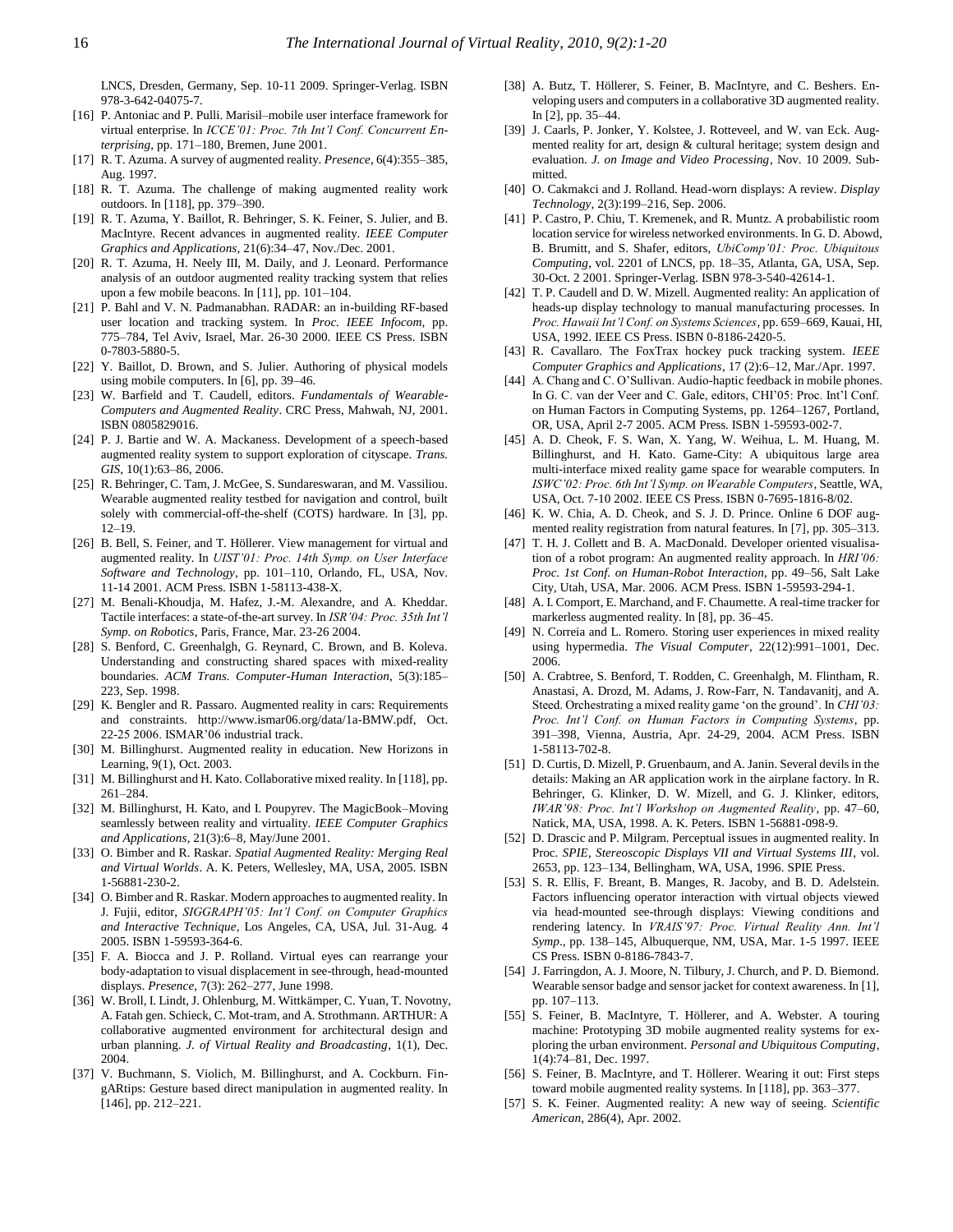- [58] V. Ferrari, T. Tuytelaars, and L. van Gool. Markerless augmented reality with a real-time affine region tracker. In [5], pp. 87–96.
- [59] M. Fiorentino, R. de Amicis, G. Monno, and A. Stork. Spacedesign: A mixed reality workspace for aesthetic industrial design. In [7], pp. 86–318.
- [60] E. Foxlin and M. Harrington. Weartrack: A self-referenced head and hand tracker for wearable computers and portable VR. In [4], pp. 155–162.
- [61] W. Friedrich. ARVIKA–augmented reality for development, production and service. In [7], pp. 3–6.
- [62] H. Fuchs, M. A. Livingston, R. Raskar, D. Colucci, K. Keller, A. State, J. R. Crawford, P. Rademacher, S. H. Drake, and A. A. Meyer. Augmented reality visualization for laparoscopic surgery. In W. M. Wells, A. Colchester, and S. Delp, editors, *MICCAI'98: Proc. 1st Int'l Conf. Medical Image Computing and Computer-Assisted Intervention*, vol. 1496 of LNCS, pp. 934–943, Cambridge, MA, USA, Oct. 11-13 1998. Springer-Verlag. ISBN 3-540-65136-5.
- [63] I. Getting. The global positioning system. *IEEE Spectrum*, 30(12):36–47, Dec. 1993.
- [64] G. Goebbels, K. Troche, M. Braun, A. Ivanovic, A. Grab, K. von Löbtow, H. F. Zeilhofer, R. Sader, F. Thieringer, K. Albrecht, K. Praxmarer, E. Keeve, N. Hanssen, Z. Krol, and F. Hasenbrink. Development of an augmented reality system for intra-operative navigation in maxillo-facial surgery. In *Proc. BMBF Statustagung*, pp. 237–246, Stuttgart, Germany, 2002. I. Gordon and D. G. Lowe. What and where: 3D object recognitionwith accurate pose. In [9].
- [65] M. Gross, S. Würmlin, M. Naef, E. Lamboray, C. Spagno, A. Kunz, E. Koller-Meier, T. Svoboda, L. van Gool, S. Lang, K. Strehlke, A. van de Moere, and O. Staadt. blue-c: a spatially immersive display and 3d video portal for telepresence. *ACM Trans. Graphics*, 22(3):819–827, July 2003.
- [66] R. Harper, T. Rodden, Y. Rogers, and A. Sellen. *Being Human—Human-Computer Interaction in the Year 2020*. Microsoft Research Ltd, Cambridge, England, UK, 2008. ISBN 978-0-9554761-1-2.
- [67] P. Hasvold. In-the-field health informatics. In *The Open Group Conf*., Paris, France, 2002.
- [68] V. Hayward, O. Astley, M. Cruz-Hernandez, D. Grant, and G. Robles-De La Torre. Haptic interfaces and devices. *Sensor Review*, 24:16–29, 2004.
- [69] G. Heidemann, H. Bekel, I. Bax, and H. Ritter. Interactive online learning. *Pattern Recognition and Image Analysis*, 15(1):55–58, 2005.
- [70] A. Henrysson, M. Billinghurst, and M. Ollila. Face to face collaborative AR on mobile phones. In [10], pp. 80–89.
- [71] T. Höllerer, S. Feiner, and J. Pavlik. Situated documentaries: Embedding multimedia presentations in the real world. In [1], pp. 79–86.
- [72] T. H. Höllerer and S. K. Feiner. Mobile Augmented Reality. In H. Karimi and A. Hammad, editors, *Telegeoinformatics: Location-Based Computing and Services*. CRC Press, Mar. 2004. ISBN 0-4153-6976-2.
- [73] C. E. Hughes, C. B. Stapleton, D. E. Hughes, and E. M. Smith. Mixed reality in education, entertainment, and training. *IEEE Computer Graphics and Applications*, pp. 24–30, Nov./Dec. 2005.
- [74] C. E. Hughes, C. B. Stapleton, and M. O'Connor. The evolution of a framework for mixed reality experiences. In *Emerging Technologies of Augmented Reality: Interfaces and Design*, Hershey, PA, USA, Nov. 2006. Idea Group Publishing.
- [75] H. Ishii and B. Ullmer. Tangible bits: Towards seamless interfaces between people, bits and atoms. In S. Pemberton, editor, *CHI'97: Proc. Int'l Conf. on Human Factors in Computing Systems*, pp. 234–241, Atlanta, GA, USA, Mar. 22-27 1997. ACM Press.
- [76] R. J. K. Jacob. What is the next generation of human-computer interaction? In R. E. Grinter, T. Rodden, P. M. Aoki, E. Cutrell, R. Jeffries, and G. M. Olson, editors, *CHI'06: Proc. Int'l Conf. on Human Factors in Computing Systems*, pp. 1707–1710, Montréal, Québec, Canada, April 2006. ACM Press. ISBN 1-59593-298-4.
- [77] T. Jebara, C. Eyster, J. Weaver, T. Starner, and A. Pentland. Stochasticks: Augmenting the billiards experience with probabilistic vision and wearable computers. In *ISWC'97: Proc. Int'l Symp. on Wearable Computers*, pp. 138–145, Cambridge, MA, USA, Oct. 13-14 1997. IEEE CS Press. ISBN 0-8186-8192-6.
- [78] E. Jonietz. TR10: Augmented reality. http://www.techreview.com/ special/emerging/, Mar. 12 2007.
- [79] S. Julier and G. Bishop. Tracking: how hard can it be? *IEEE Computer Graphics and Applications*, 22 (6):22–23, Nov.-Dec. 2002.
- [80] S. Julier, R. King, B. Colbert, J. Durbin, and L. Rosenblum. The software architecture of a real-time battlefield visualization virtual environment. In *VR'99: Proc. IEEE Virtual Reality*, pp. 29–36, Washington, DC, USA, 1999. IEEE CS Press. ISBN 0-7695-0093-5.
- [81] S. J. Julier, M. Lanzagorta, Y. Baillot, L. J. Rosenblum, S. Feiner, T. Höllerer, and S. Sestito. Information filtering for mobile augmented reality. In [3], pp. 3–11.
- [82] E. Kaplan-Leiserson. Trend: Augmented reality check. *Learning Circuits*, Dec. 2004.
- [83] I. Kasai, Y. Tanijiri, T. Endo, and H. Ueda. A forgettable near eye display. In [4], pp. 115–118.
- [84] H. Kaufmann. Construct3D: an augmented reality application for mathematics and geometry education. In *MULTIMEDIA'02: Proc. 10th Int'l Conf. on Multimedia*, pp. 656–657, Juan-les-Pins, France, 2002. ACM Press. ISBN 1-58113-620-X.
- [85] H. Kaufmann, D. Schmalstieg, and M. Wagner. Construct3D: A virtual reality application for mathematics and geometry education. *Education and Information Technologies*, 5(4):263–276, Dec. 2000.
- [86] J. Kela, P. Korpipää, J. Mäntyjärvi, S. Kallio, G. Savino, L. Jozzo, and S. di Marca. Accelerometer-based gesture control for a design environment. *Personal and Ubiquitous Computing*, 10(5):285–299, Aug. 2006.
- [87] S. Kim and A. K. Dey. Simulated augmented reality windshield display as a cognitive mapping aid for elder driver navigation. In [119], pp. 133-142.
- [88] S. Kim, H. Kim, S. Eom, N. P. Mahalik, and B. Ahn. A reliable new 2-stage distributed interactive TGS system based on GIS database and augmented reality. *IEICE Transactions on Information and Systems*, E89-D(1):98–105, Jan. 2006.
- [89] K. Kiyokawa, M. Billinghurst, B. Campbell, and E. Woods. An occlusion-capable optical see-through head mount display for supporting co-located collaboration. In [8], pp. 133–141.
- [90] G. Klinker, D. Stricker, and D. Reiners. Augmented reality for exterior construction applications. In [23], pp. 397–427. ISBN 0805829016.
- [91] A. Kotranza and B. Lok. Virtual human + tangible interface = mixed reality human an initial exploration with a virtual breast exam patient. In [12], pp. 99–106.
- [92] H. Kritzenberger, T. Winkler, and M. Herczeg. Collaborative and constructive learning of elementary school children in experiential learning spaces along the virtuality continuum. In M. Herczeg, W. Prinz, and H. Oberquelle, editors, Mensch & Computer 2002: *Vom interaktiven Werkzeug zu kooperativen Arbeits- und Lernwelten*, pp. 115–124. B. G. Teubner, Stuttgart, Germany, 2002. ISBN 3-519-00364-3.
- [93] M. Kumar and T. Winograd. GUIDe: Gaze-enhanced UI design. In M. B. Rosson and D. J. Gilmore, editors, *CHI'07: Proc. Int'l Conf. on Human Factors in Computing Systems*, pp. 1977–1982, San Jose, CA, USA, April/May 2007. ISBN 978-1-59593-593-9.
- [94] G. Kurillo, R. Bajcsy, K. Nahrsted, and O. Kreylos. Immersive 3d environment for remote collaboration and training of physical activities. In [12], pp. 269–270.
- [95] J. Y. Lee, D. W. Seo, and G. Rhee. Visualization and interaction of pervasive services using context-aware augmented reality. *Expert Systems with Applications*, 35(4):1873–1882, Nov. 2008.
- [96] T. Lee and T. Höllerer. Hybrid feature tracking and user interaction for markerless augmented reality. In [12], pp. 145–152.
- [97] F. Liarokapis, N. Mourkoussis, M. White, J. Darcy, M. Sifniotis, P. Petridis, A. Basu, and P. F. Lister. Web3D and augmented reality to support engineering education. *World Trans. Engineering and Technology Education*, 3(1):1–4, 2004.
- [98] J. Licklider. Man-computer symbiosis. *IRE Trans. Human Factors in Electronics*, 1:4–11, 1960.
- [99] C. Lindinger, R. Haring, H. Hörtner, D. Kuka, and H. Kato. Multi-user mixed reality system "Gulliver"s World": a case study on collaborative edutainment at the intersection of material and virtual worlds. *Virtual Reality*, 10(2):109–118, Oct. 2006.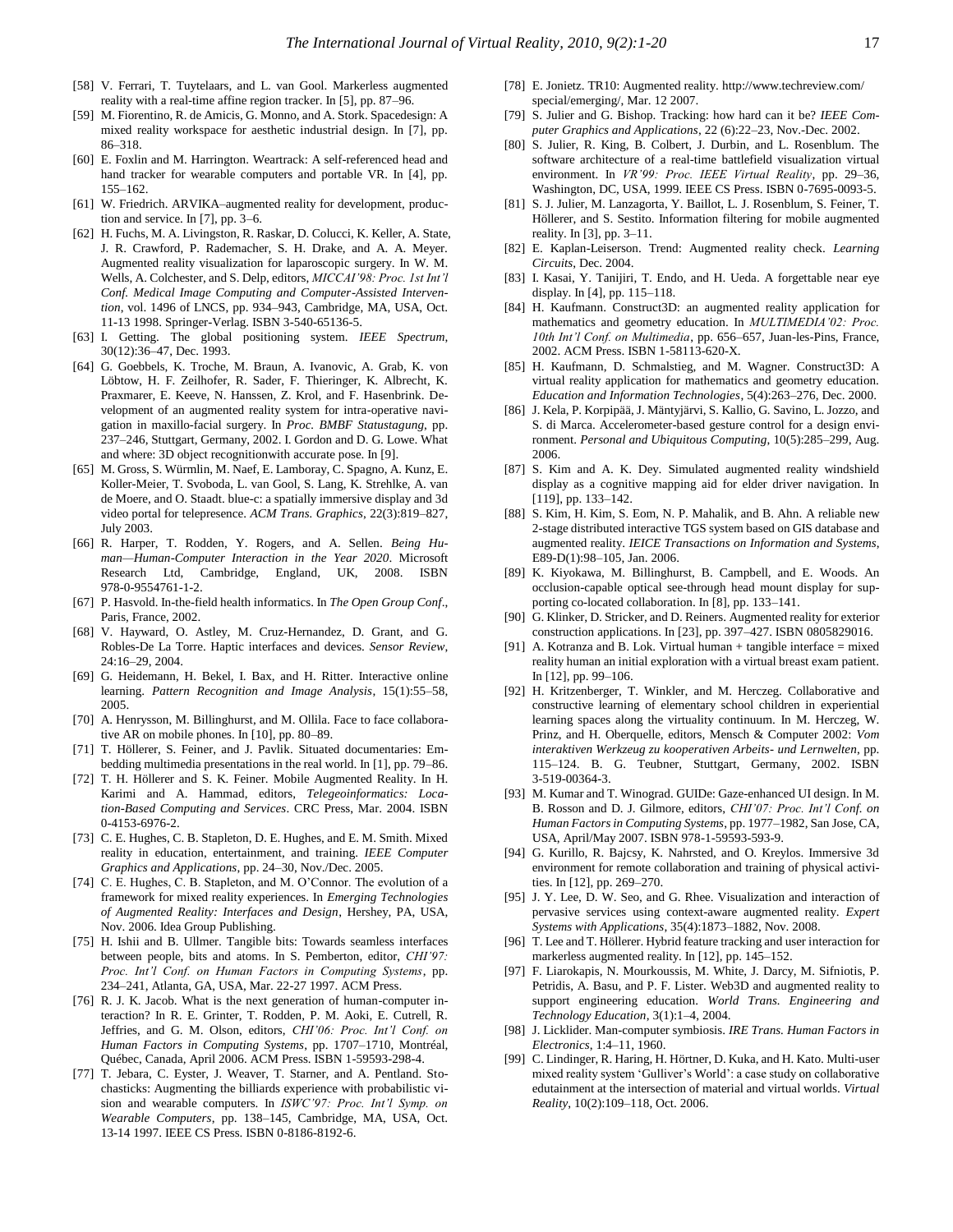- [100]Y. Liu, X. Qin, S. Xu, E. Nakamae, and Q. Peng. Light source estimation of outdoor scenes for mixed reality. *The Visual Computer*, 25(5-7):637–646, May 2009.
- [101]J. Loomis, R. Golledge, and R. Klatzky. Personal guidance system for the visually impaired using GPS, GIS, and VR technologies. In *Proc. Conf. on Virtual Reality and Persons with Disabilities*, Millbrae, CA, USA, June 17-18 1993.
- [102]S. Mann. Wearable computing: A first step toward personal imaging. *Computer*, 30(2):25–32, Feb. 1997.
- [103]C. Matysczok, R. Radkowski, and J. Berssenbruegge. AR-bowling: immersive and realistic game play in real environments using augmented reality. In *ACE'04: Proc. Int'l Conf. on Advances in Computer Entertainment technology*, pp. 269–276, Singapore, 2004. ACM Press. ISBN 1-58113-882-2.
- [104]W. W. Mayol and D. W. Murray. Wearable hand activity recognition for event summarization. In *ISWC'05: Proc. 9th Int'l Symp. on Wearable Computers*, pp. 122–129, Osaka, Japan, 2005. ISBN 0-7695-2419-2.
- [105]M. Merten. Erweiterte Realität-verschmelzung zweier Welten. *Deutsches Ärzteblatt*, 104(13):A–840–842, Mar. 2007.
- [106]P. Milgram and F. Kishino. A taxonomy of mixed reality visual displays. *IEICE Trans. Information and Systems*, E77-D(12):1321–1329, Dec. 1994.
- [107]P. Mistry, P. Maes, and L. Chang. WUW -wear ur world: a wearable gestural interface. In [119], pp. 4111-4116. D. Mizell. Boeing's wire bundle assembly project. In [23], pp. 447–467. ISBN 0805829016.
- [108]M. Möhring, C. Lessig, and O. Bimber. Video see-through AR on consumer cell-phones. In [9], pp. 252– 253.
- [109]L. Naimark and E. Foxlin. Circular data matrix fiducial system and robust image processing for a wearable vision-inertial self-tracker. In [7], pp. 27–36.
- [110]W. Narzt, G. Pomberger, A. Ferscha, D. Kolb, R. Müller, J. Wieghardt, H. Hörtner, and C. Lindinger. Pervasive information acquisition for mobile ar-navigation systems. In *WMCSA'03: Proc. 5th Workshop on Mobile Computing Systems and Applications*, pp. 13–20. IEEE CS Press, Oct. 2003. ISBN 0-7695-1995-4/03.
- [111]W. Narzt, G. Pomberger, A. Ferscha, D. Kolb, R. Müller, J. Wieghardt, H. Hörtner, and C. Lindinger. Augmented reality navigation systems. *Universal Access in the Information Society*, 4(3):177–187, Mar. 2006.
- [112]N. Navab, A. Bani-Hashemi, and M. Mitschke. Merging visible and invisible: Two camera-augmented mobile C-arm (CAMC) applications. In [2], pp. 134–141.
- [113]T. Ogi, T. Yamada, K. Yamamoto, and M. Hi-rose. Invisible interface for immersive virtual world. In *IPT'01: Proc. Immersive Projection Technology Workshop*, pp. 237–246, Stuttgart, Germany, 2001.
- [114]T. Ohshima, K. Satoh, H. Yamamoto, and H. Tamura. AR2 Hockey: A case study of collaborative augmented reality. In *VRAIS'98: Proc. Virtual Reality Ann. Int'l Symp*., pp. 268–275, Washington, DC, USA, 1998. IEEE CS Press.
- [115]T. Ohshima, K. Satoh, H. Yamamoto, and H. Tamura. RV-Border Guards: A multi-player mixed reality entertainment. *Trans. Virtual Reality Soc. Japan*, 4(4): 699–705, 1999.
- [116]Y. Ohta and H. Tamura, editors. *ISMR'99: Proc. 1st Int'l Symp. on Mixed Reality*, Yokohama, Japan, Mar. 9-11 1999. Springer-Verlag. ISBN 3-540-65623-5.
- [117]D. R. Olsen Jr., R. B. Arthur, K. Hinckley, M. R. Morris, S. E. Hudson, and S. Greenberg, editors. *CHI'09: Proc. 27th Int'l Conf. on Human Factors in Computing Systems*, Boston, MA, USA, Apr. 4-9 2009. ACM Press. ISBN 978-1-60558-246-7.
- [118]A. Olwal and S. Feiner. Unit: modular development of distributed interaction techniques for highly interactive user interfaces. In [146], pp. 131–138.
- [119]Z. Pan, A. D. Zhigeng, H. Yang, J. Zhu, and J. Shi. Virtual reality and mixed reality for virtual learning environments. *Computers & Graphics*, 30(1):20–28, Feb. 2006.
- [120]G. Papagiannakis, S. Schertenleib, B. O"Kennedy, M. Arevalo-Poizat, N. Magnenat-Thalmann, A. Stoddart, and D. Thalmann. Mixing virtual and real scenes in the site of ancient Pompeii. *Computer Animation and Virtual Worlds*, 16:11–24, 2005.
- [121]S. N. Patel, J. Rekimoto, and G. D. Abowd. iCam: Precise at-a-distance interaction in the physical environment. In *Pervasive'06:*

*4th Int'l Conf. on Pervasive Computing*, vol. 3968 of LNCS, pp. 272–287, Dublin, Ireland, May 7-10 2006. ISBN 978-3-540-33894-9.

- [122]K. Pentenrieder, C. Bade, F. Doil, and P. Meier. Augmented reality-based factory planning -an application tailored to industrial needs. In *ISMAR'07: Proc. 6th Int'l Symp. on Mixed and Augmented Reality*, pp. 1–9, Nara, Japan, Nov. 13-16 2007. IEEE CS Press. ISBN 978-1-4244-1749-0.
- [123]R. W. Picard. Affective computing: challenges. *Int'l J. of Human-Computer Studies*, 59(1-2):55–64, July 2003.
- [124]W. Piekarski and B. Thomas. Tinmith-Metro: New outdoor techniques for creating city models with an augmented reality wearable computer. In [6], pp. 31– 38.
- [125]W. Piekarski and B. Thomas. ARQuake: the outdoor augmented reality gaming system. *Comm. ACM*, 45 (1):36–38, 2002.
- [126]W. Piekarski, B. Gunther, and B. Thomas. Integrating virtual and augmented realities in an outdoor application. In [2], pp. 45–54.
- [127]P. Pietrzak, M. Arya, J. V. Joseph, and H. R. H. Patel. Three-dimensional visualization in laparoscopic surgery. *British J. of Urology International*, 98(2): 253–256, Aug. 2006.
- [128]J. Pilet. Augmented Reality for Non-Rigid Surfaces. PhD thesis, Ecole Polytechnique Fédérale de Lausanne, Lausanne, Switzerland, Oct. 31 2008.
- [129]I. Poupyrev, D. Tan, M. Billinghurst, H. Kato, H. Regenbrecht, and N. Tetsutani. Tiles: A mixed reality authoring interface. In *Interact: Proc. 8th Conf. on Human-Computer Interaction*, pp. 334–341, Tokyo, Japan, July 9-13 2001. IOS Press. ISBN 1-58603-18-0.
- [130]F. H. Raab, E. B. Blood, T. O. Steiner, and H. R. Jones. Magnetic position and orientation tracking system. *Trans. Aerospace and Electronic Systems*, 15 (5):709–717, 1979.
- [131]R. Raskar, G. Welch, and W.-C. Chen. Table-top spatially-augmented realty: Bringing physical models to life with projected imagery. In [2], pp. 64–70.
- [132]R. Raskar, J. van Baar, P. Beardsley, T. Willwacher, S. Rao, and C. Forlines. iLamps: geometrically aware and self-configuring projectors. *ACM Trans. Graphics*, 22(3):809–818, 2003.
- [133]J. Rekimoto. Transvision: A hand-held augmented reality system for collaborative design. In *VSMM'96: Proc. Virtual Systems and Mul*timedia, pp. 85-90, Gifu, Japan, 1996. Int'l Soc. Virtual Systems and Multimedia.
- [134]J. Rekimoto. NaviCam: A magnifying glass approach to augmented reality. *Presence*, 6(4):399–412, Aug. 1997.
- [135]J. Rekimoto and M. Saitoh. Augmented surfaces: A spatially continuous workspace for hybrid computing environments. In *CHI'99: Proc. Int'l Conf. on Human Factors in Computing Systems*, pp. 378–385, Pittsburgh, PA, USA, 1999. ACM Press. ISBN 0-201-48559-1.
- [136]J. P. Rolland and H. Fuchs. Optical versus video see-through head-mounted displays in medical visualization. *Presence*, 9(3):287–309, June 2000.
- [137]J. P. Rolland, F. Biocca, F. Hamza-Lup, Y. Ha, and R. Martins. Development of head-mounted projection displays for distributed, collaborative, augmented reality applications. *Presence*, 14(5):528–549, 2005.
- [138]H. Saito, H. Kimura, S. Shimada, T. Naemura, J. Kayahara, S. Jarusirisawad, V. Nozick, H. Ishikawa, T. Murakami, J. Aoki, A. Asano, T. Kimura, M. Kakehata, F. Sasaki, H. Yashiro, M. Mori, K. Torizuka, and K. Ino. Laser-plasma scanning 3d display for putting digital contents in free space. In A. J. Woods, N. S. Holliman, and J. O. Merritt, editors, *EI'08: Proc. Electronic Imaging*, vol. 6803, pp. 1–10, Apr. 2008. ISBN 9780819469953.
- [139]C. Sandor and G. Klinker. A rapid prototyping software infrastructure for user interfaces in ubiquitous augmented reality. *Personal and Ubiquitous Computing*, 9(3):169–185, May 2005.
- [140]D. Schmalstieg, A. Fuhrmann, and G. Hesina. Bridging multiple user interface dimensions with augmented reality. In [3], pp. 20–29.
- [141]B. T. Schowengerdt, E. J. Seibel, J. P. Kelly, N. L. Silverman, and T. A. Furness III. Binocular retinal scanning laser display with integrated focus cues for ocular accommodation. In A. J. Woods, M. T. Bolas, J. O. Merritt, and S. A. Benton, editors, *Proc. SPIE, Electronic Imaging Science and Technology, Stereoscopic Displays and Applications XIV*, vol. 5006, pp. 1–9, Bellingham, WA, USA, Jan. 2003. SPIE Press.